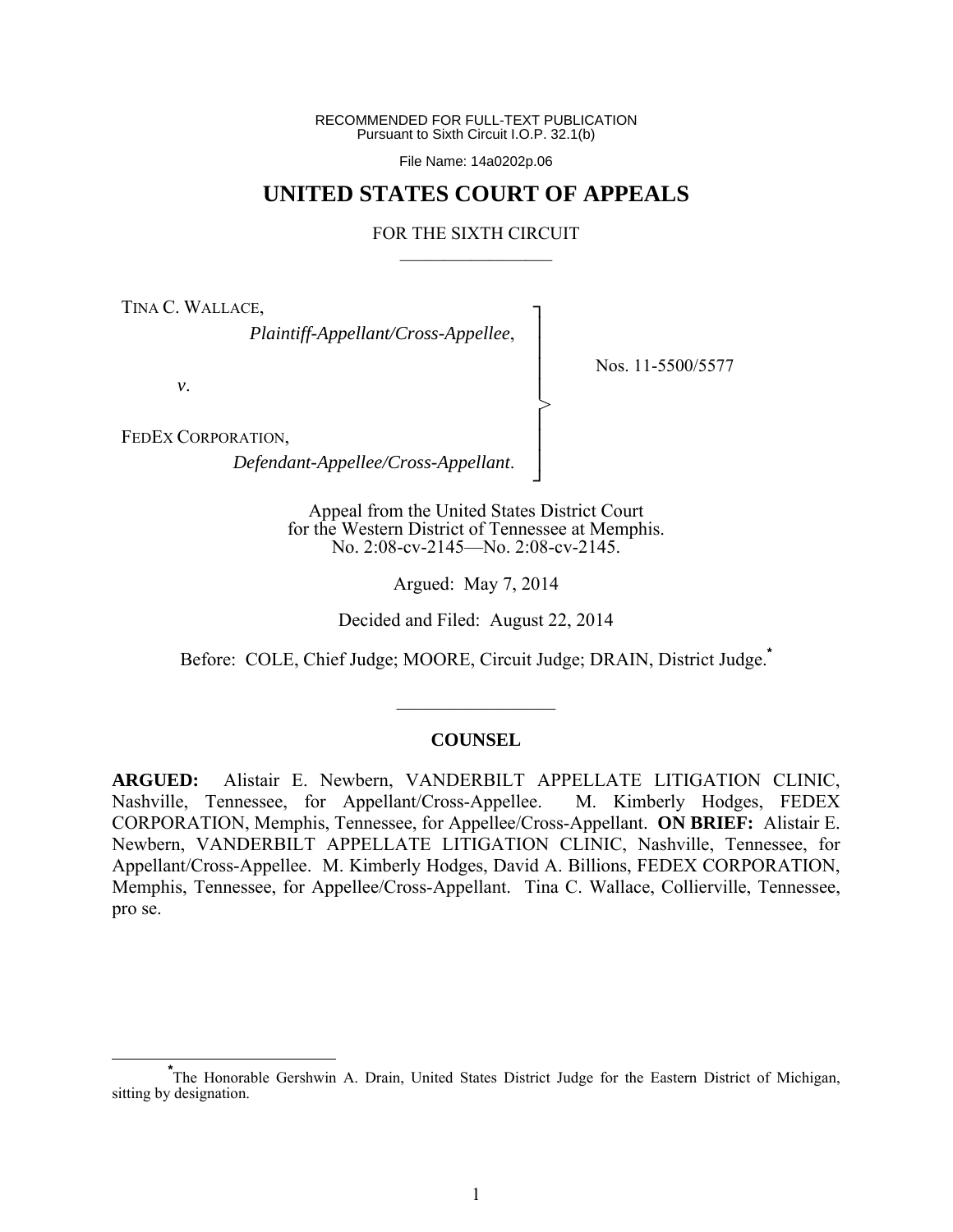# **OPINION**  $\frac{1}{2}$

 $\frac{1}{2}$ 

KAREN NELSON MOORE, Circuit Judge.Plaintiff-Appellant/Cross-Appellee Tina Wallace worked for Defendant-Appellee/Cross-Appellant FedEx Corporation ("FedEx") for twenty-one years in a variety of positions. By 2007, she was a senior paralegal. By the summer of 2007, Wallace also had a variety of health problems that required her to take leave from her position. FedEx offered Wallace leave under the Family and Medical Leave Act ("FMLA"), and its representatives verbally asked her to complete a medical-certification form. FedEx, however, never explained the consequences of not returning a completed form. Wallace failed to provide FedEx with the medical certification, and once she was absent for two consecutive days after the form was due, FedEx terminated her employment. Wallace filed suit under the FMLA, alleging that FedEx interfered with her rights under the statute. A magistrate judge dismissed Wallace's request for liquidated damages and front pay, but after a trial, the jury sided with Wallace on the issues of liability and back pay, awarding damages in the amount of \$173,000. Both parties filed post-judgment motions, and the magistrate judge denied all of them, except to reduce Wallace's damages award to \$90,788.

 Wallace appealed the magistrate judge's decisions on liquidated damages, front pay, and remittitur. FedEx cross-appealed, challenging the magistrate judge's denial of its motion for judgment as a matter of law on liability, making several different arguments. On December 14, 2011, a motions panel of this court dismissed Wallace's appeal of the liquidated-damages and front-pay decisions as untimely under Federal Rule of Appellate Procedure 4. This decision was clearly erroneous under binding circuit precedent, but we may not revisit it three years later. Therefore, we review only the parties' arguments related to the magistrate judge's March 24, 2011 order. On the merits, we **REVERSE** the magistrate judge's remittitur decision and **ORDER** the magistrate judge to enter judgment in favor of Wallace in the amount of \$173,000. With regard to FedEx's cross-appeals, we **AFFIRM** the magistrate judge's denial of judgment as a matter of law on all issues.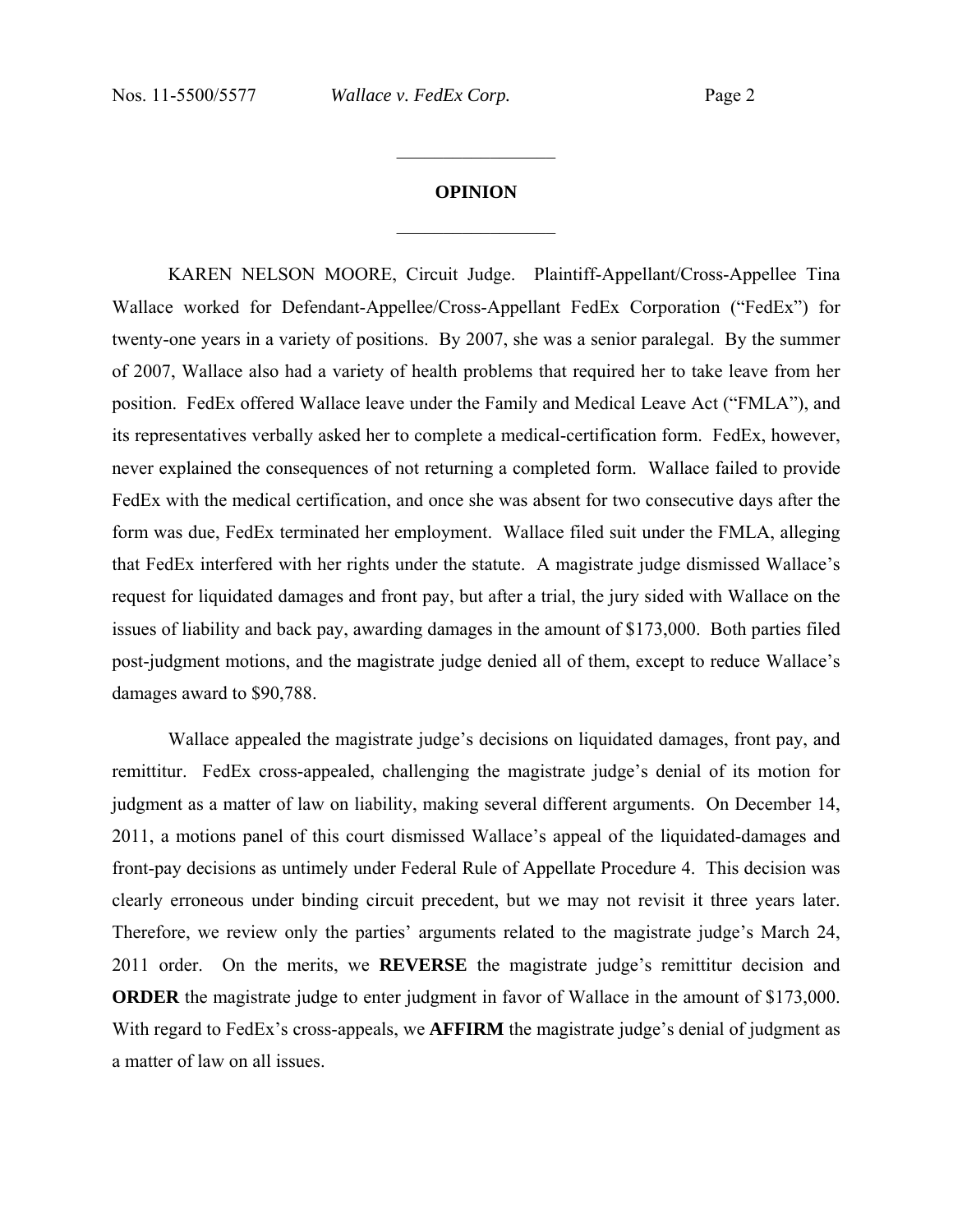## **I. BACKGROUND**

## **A. Facts**

Wallace started working for FedEx in 1986 as a part-time package handler. She stayed with the company, moving eventually into the legal department in 1993 as an associate paralegal. On June 1, 2007, Wallace transferred as a senior paralegal into the Legal Sales and Alliance Group, which was supervised by Rusty Phillips. Wallace shifted into this group, in part, because of a variety of health problems. Knowing this information, Phillips had a conversation with Wallace prior to her joining his group, highlighting the importance of adhering to the scheduled workday—9:00 a.m. to 6:00 p.m.—to support the sales staff on the West Coast.

During the summer of 2007 as this transfer took place, Wallace was also suffering from temporomandibular joint disorder, known as "TMJ," which resulted in severe headaches, facial pain, chest pains, "significant weight loss," and sleeping problems. R. 53 at 130:16–19, 132:17– 24 (Mar. 29 Trial Tr.) (Page ID #1587, 1589). Dr. Christine Kasser, Wallace's physician, had prescribed "Synthroid, Adderall, Prozac, Wellbutrin, Lortab, Subutex, Klonopin, and Ambien" to treat this condition. *Id.* at 133:22–23 (Page ID #1590). The prescriptions helped some, but Wallace continued to have sleep issues and stomach problems. In late July 2007, Wallace started arriving at work late, which prompted Phillips to email Wallace, stressing the importance of arriving to work on time. *See id.* at 168:5–24 (Page ID #1625); Ex. App'x at 56. Wallace apologized for "slacking" and "promise[d] to everyday, try to strive with 100% dedication and determination to get [to work] at or before 9:00." Ex. App'x at 57.

Wallace's health and attendance problems worsened after Dr. Kasser adjusted Wallace's Lortab prescription on Friday, August 3. R. 53 at 167:15–17 (Mar. 29 Trial Tr.) (Page ID #1624). Lortab is a narcotic, and Wallace and her doctor decided to discontinue its use. *Id.* at 134:5–14 (Page ID #1591). This process had rather drastic side effects. Wallace experienced "ringing in [her] ears," "night sweats," and "headaches"; she "felt like [she] was in a fog," and "[her] skin was all crawly feeling." *Id.* at 134:10–14 (Page ID #1591). She could not sleep and had diarrhea. *Id.* As a result, "getting up" in the morning and "getting to work" were difficult. *Id.* at 134:17–21 (Page ID #1591). At times, when she arrived at work, she "would sit in the parking lot and cry" or "go in to the building and . . . cry." *Id.* at 134:20–23 (Page ID #1591).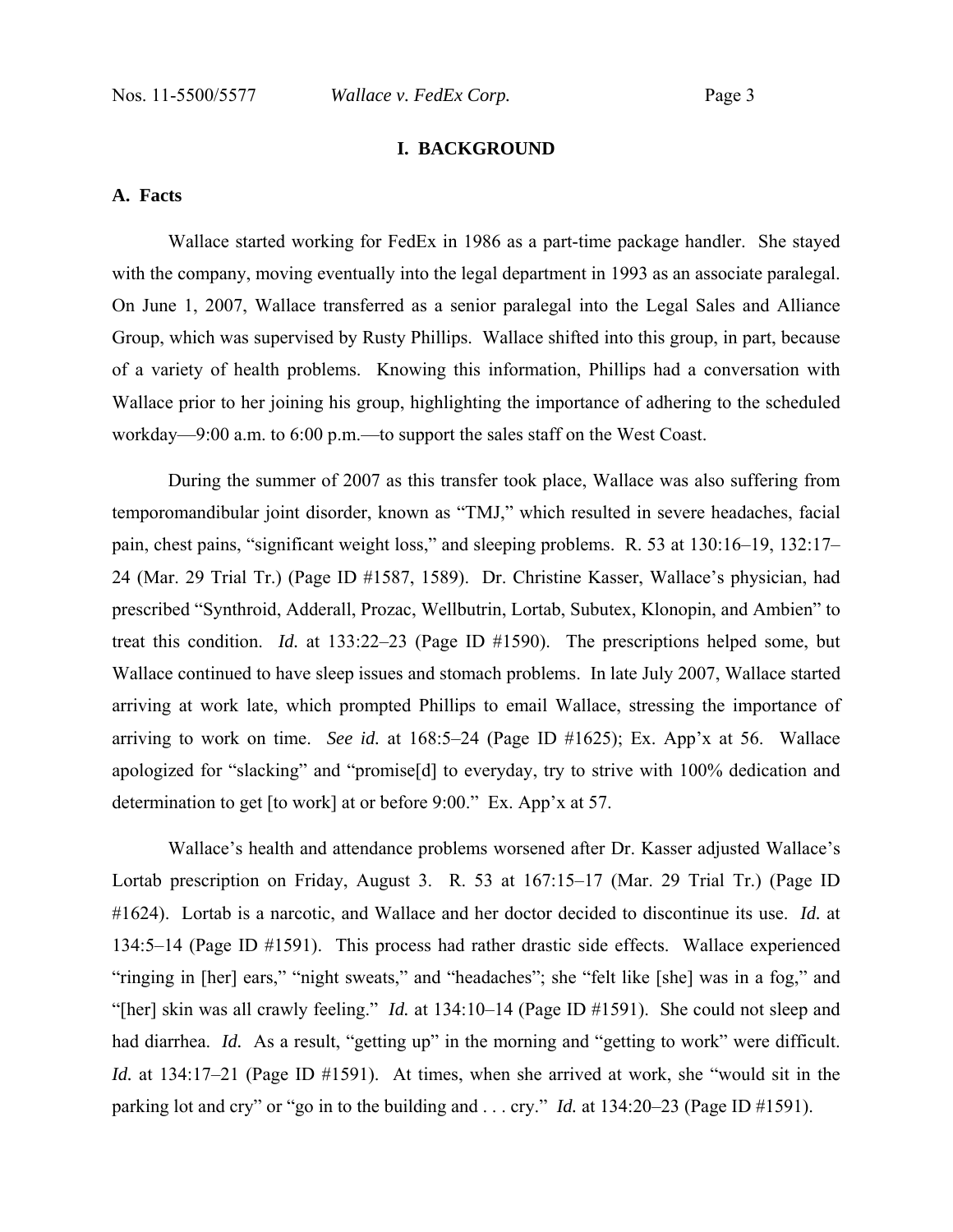On Monday, August 6, Wallace emailed Phillips with the subject line "not sure what to do":

Rusty, because of my "past/baggage/history, etc." I have struggled with whether I should or shouldn't let you know something; but because of the same reasons I really feel and think I should, but also shouldn't because of how it will or will not be taken/understood.

Ex. App'x at 15. Phillips responded that he thought "keeping an open, honest line of communication open [was] critical to a successful transition [to Wallace's new position]" and offered to find someone with whom Wallace would feel comfortable speaking, if not him. *Id.* 

 By Tuesday, August 7, Wallace's Lortab withdrawal symptoms had worsened, and she called in sick. The next day, Wallace emailed Phillips again: "In addition to yesterday, I unfortunately am unable to come in today and the rest of the week." Ex. App'x at 14. Phillips replied: "You already know you are going to be sick through Friday? No hope of feeling better? Not sure I understand." Ex. App'x at 58. Three hours later, Phillips sent another email:

Could you please be here at 9:00 a.m. sharp on Monday—we need to spend some time talking about your schedule—I think we are slipping from the 9:00 a.m. start time. . . . On the work schedule, in my mind, 9:00 means 9:00—not 9:12, 9:17 or 9:25. I believe there is a pattern of missing the start time we agreed upon. While I understand the occasional few minutes—it is a problem when it becomes a pattern. . . . Please let me know that you have received this e-mail. Thank you and I hope you are feeling better.

Ex. App'x at 14.

 Monday came, and Wallace arrived at work ninety minutes late. Phillips emailed: "After setting expectations when you started and after having a couple of discussions regarding your schedule, I am very disturbed that you arrived today at 10:30. We must find time to talk today." Ex. App'x at 60. Wallace replied several hours later, apologizing. Phillips agreed "to start fresh," but again stressed the importance of Wallace arriving on time to work. *Id.* 

 The next day, August 14, Wallace came to work at 9:30. When she arrived, Wallace tried to give Phillips an explanation, but he told her that they would meet later in the day. Phillips prepared a "written counseling," a sort of reprimand, and issued it to Wallace. R. 54 at 174:8–9, 174:18–19 (Mar. 30 Trial Tr.) (Page ID #2183); *see also* Ex. App'x at 61. This written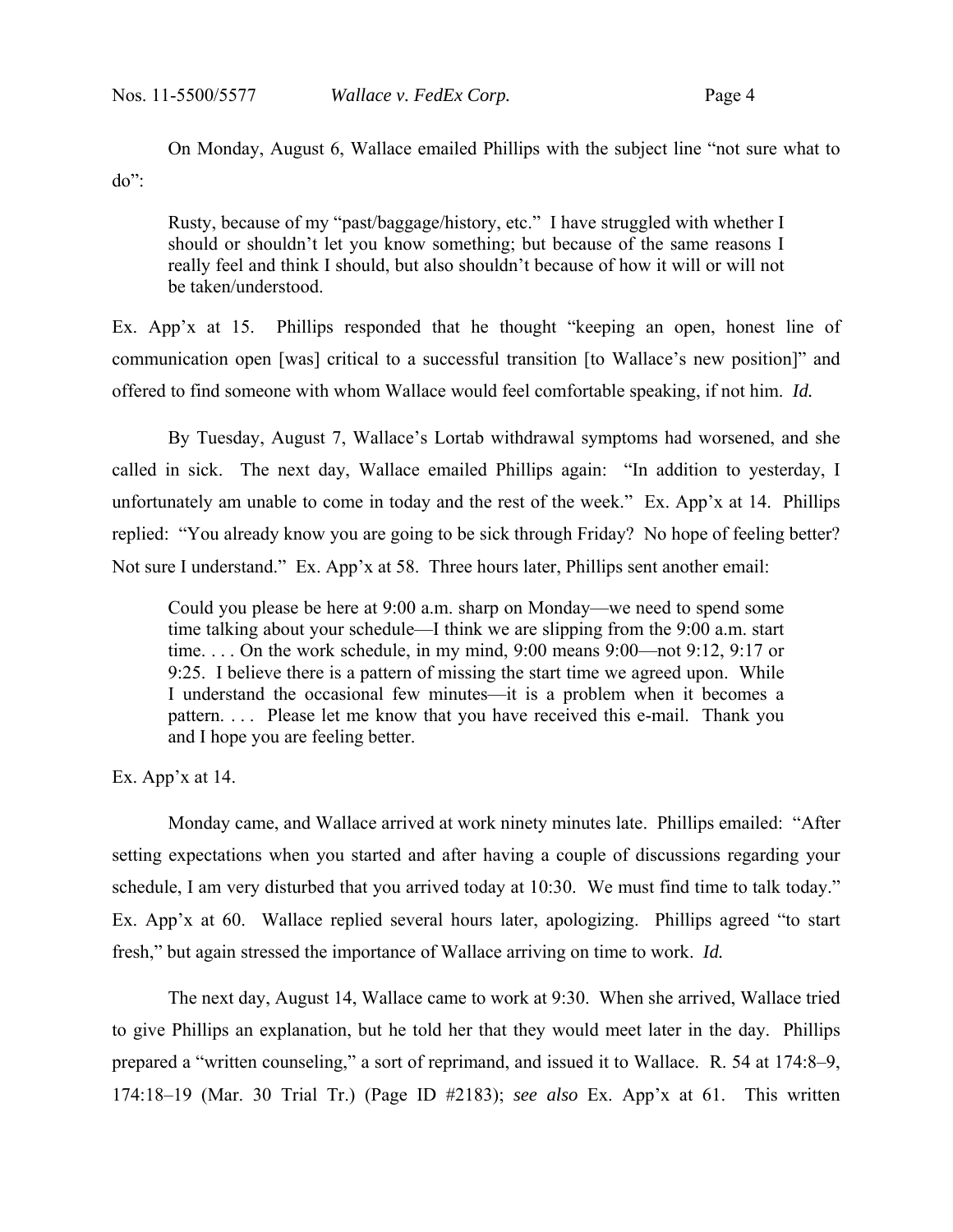counseling partially documented Wallace's tardiness and the multiple discussions between Phillips and Wallace regarding Wallace's attendance. Ex. App'x at 61. It also acknowledged that continued tardiness would result in "the escalation of the disciplinary process." *Id.*

 On August 15, Wallace, Phillips, and Cathy Bowsher, a FedEx Human Resources Manager, met to discuss the written counseling. *See* Ex. App'x at 50. According to Phillips, Wallace apologized again for her tardiness and explained that she had had trouble "getting her child off to school." R. 54 at 177:23 (Mar. 30 Trial Tr.) (Page ID #2186). She also alerted Phillips and Bowsher to the fact that she was having difficulty, in part, because her doctor had adjusted her medication. At trial, Wallace stated that she did not mention the precise medication being adjusted because she "was not comfortable getting into that much detail." R. 53 at 136:13–14 (Mar. 29 Trial Tr.) (Page ID #1593). In response, Phillips gave Wallace three options:

First, comply with the attendance policy and complete work assignments in a timely fashion. Second, consider taking a period of time for medical leave until such time as she feels capable of adhering to the attendance policy and completing her work tasks. Lastly, [Wallace could] elect to not comply with the work requirements and suffer the consequences of the progressive discipline process.

Ex. App'x at 50. Wallace did not choose an option at the meeting. R. 53 at 137:6 (Mar. 29 Trial Tr.) (Page ID #1594).

 Immediately following the meeting's conclusion, Wallace went to a pre-scheduled appointment with Dr. Kasser. During this visit, Dr. Kasser recognized that Wallace's "condition appeared to be markedly changed" since the last time the doctor saw her and that Wallace "was anxious, shaking, [and] tremulous." *Id.* at 214:10–20 (Page ID #1671). Dr. Kasser "recommend[ed] that [Wallace] be off work for two weeks due to her medical conditions." Ex. App'x at 3. The doctor placed this recommendation in writing and then wrote, "[s]he will then be reassessed." *Id.* Dr. Kasser also presented Wallace with a letter indicating that Wallace's absences from August 7 to August 10 should be excused for medical reasons. Ex. App'x at 62.

 Following this appointment, Wallace returned to her workplace and met with Phillips. Wallace presented him with both letters from Dr. Kasser. Two conversations took place. One,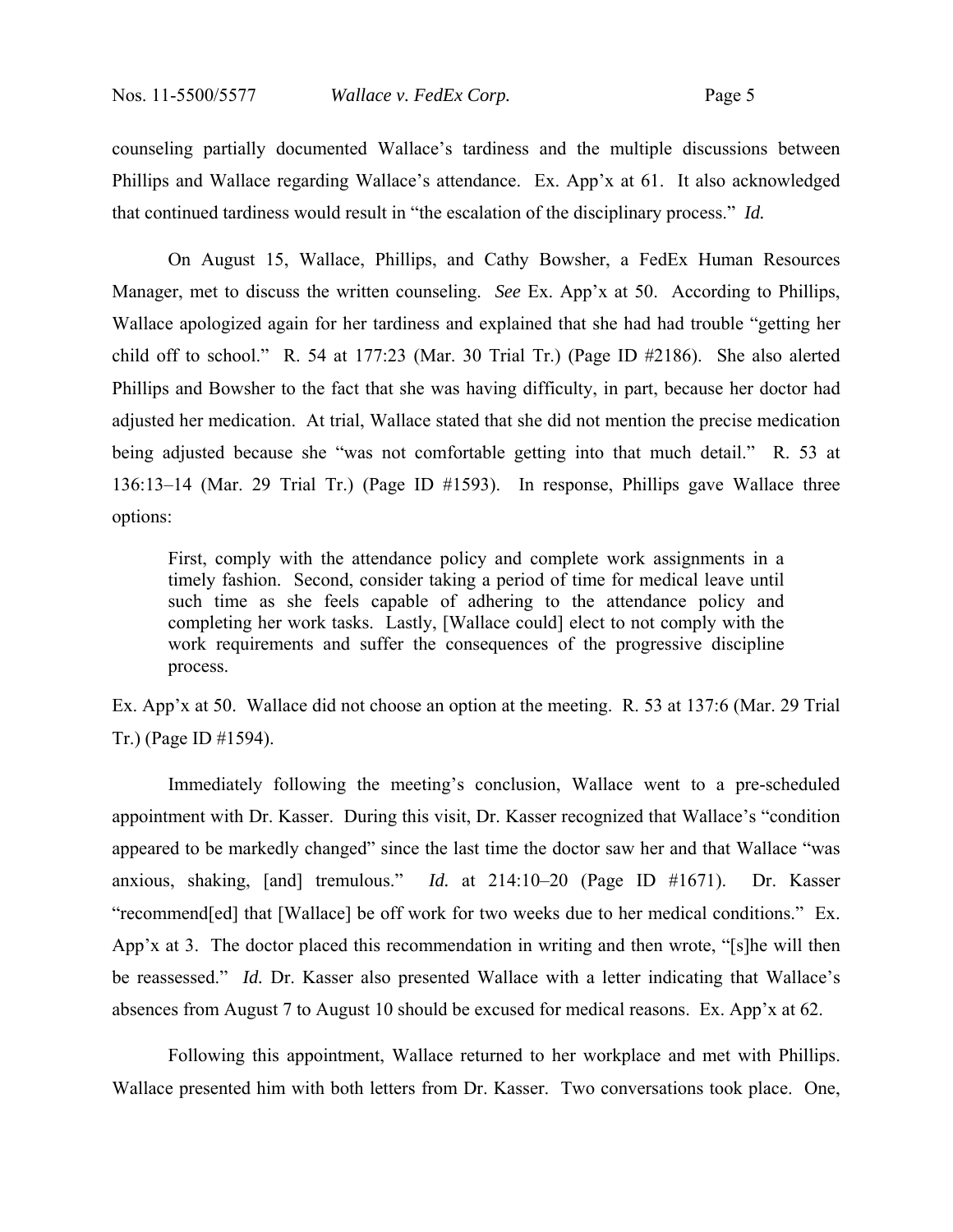Wallace, Phillips, and Lynn Diebold—an attorney in FedEx's Labor and Employment Group discussed her medical leave. Phillips passed Wallace several FMLA forms, though they were unmarked and unsigned.**<sup>1</sup>** Diebold told Wallace that Wallace "need[ed] to have [the paperwork] back within 15 days." R. 53 at 139:18–19 (Mar. 29 Trial Tr.) (Page ID #1596). Two, Phillips tried to have Wallace sign the written counseling, as well as an amendment to the original form. Wallace refused, and Phillips and Scott Young—a colleague of Phillips's—documented Wallace's refusal.

 Wallace took the FMLA forms to Dr. Kasser, and the doctor filled out the necessary certification on August 20. *See* Ex. App'x at 9. On August 23, after evaluating Wallace, Dr. Kasser wrote another letter, recommending that Wallace have an additional three weeks of sick leave. *See* Ex. App'x at 10. After this visit, Wallace took the form and the letter, but she never returned either to FedEx. At trial, Wallace explained that she "could not bring [herself] to contact them or see them or go to them to provide those [forms] to them because of . . . the way that [she] was feeling because of . . . stopping all the medication." R. 53 at 144:19–23 (Mar. 29 Trial Tr.) (Page ID #1601). In particular, she said that she "was just not [herself]" and that she "felt like a failure and a disappointment . . . and could not bring [herself] to call anybody or see anybody." *Id.* at 145:1–6 (Page ID #1602). On cross-examination, Wallace admitted that her phone and bank records indicated that she placed several other phone calls and made purchases away from her home. *Id.* at 189:8–191:16 (Page ID #1646–48). During this time, Phillips also sent Wallace an overnight envelope with her timesheets that she was to fill in and return in a prepaid envelope. FedEx never received completed timesheets.

 On August 30, according to FedEx, Wallace's original two weeks of leave ended. When Wallace failed to report to work, Phillips tried numerous times to reach her by phone, but he testified that he received a busy signal each time. R. 54 at 195:25–196:1 (Mar. 30 Trial Tr.) (Page ID #2204–05). He also sent an email to Wallace's personal account, alerting her to the fact that her leave had ended and that he had received no documentation from her. *See* Ex. App'x at 69. Phillips did not receive a "read receipt" indicating that Wallace had opened or seen

<sup>&</sup>lt;sup>1</sup> At trial, Phillips admitted that he "didn't know to fill . . . out" the portion of the forms that an employer must fill out. R. 54 at 194:4–5 (Mar. 30 Trial Tr.) (Page ID #2203).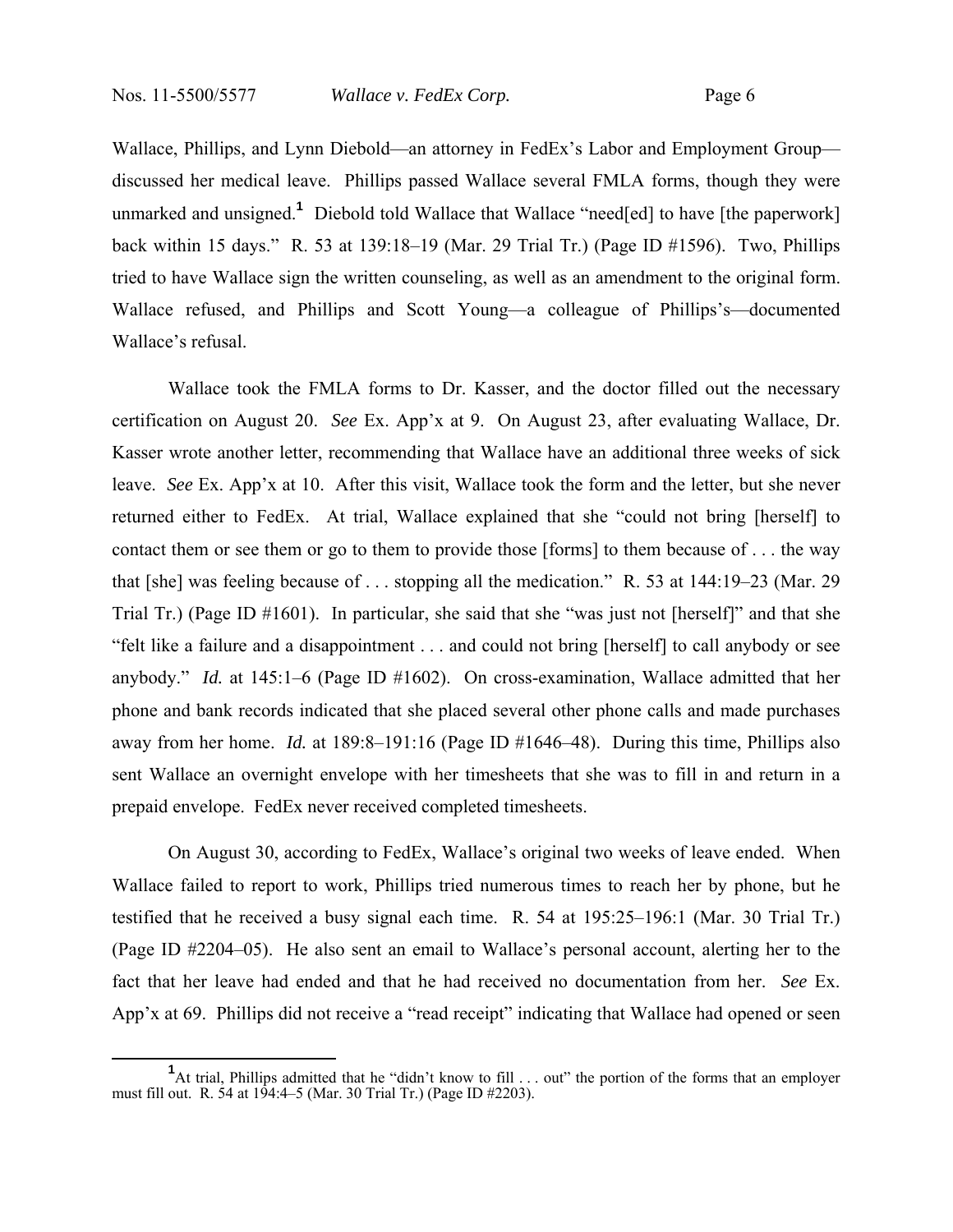this email. R. 54 at 200:24–201:10 (Mar. 30 Trial Tr.) (Page ID #2209–10). This same sequence of events played out again on August 31, and once more, Phillips failed to reach Wallace. *Id.* at 198:4–200:21 (Page ID #2207–09). In his August 31 email, Phillips wrote:

I have received nothing from you related to an extension of the sick time and I have not heard from you related to your failure to return to work on either August 30 or 31. Even if you had an extension of your time away from the office for sick leave by your doctor, it is your duty and responsibility to notify me of the situation, pursuant to company policy. ... This is a very serious matter and I would suggest that you review our corporate policies and procedures related to failing to provide proper notice of your absence from work.

#### Ex. App'x at 70.

 The weekend and Labor Day passed without communication between Wallace and anyone at FedEx. On Tuesday, September 4, Wallace called Bowsher at 5:30 a.m. and left a voice message, telling Bowsher that she was on her way to the hospital for surgery on her right ear. The same day, Phillips—with the assistance of Bowsher—drafted a termination letter, severing the company's relationship with Wallace for failing to comply with FedEx's attendance policy. The policy states that "[e]mployees who are absent for two (2) consecutive workdays without notifying a member of management within their organizational hierarchy shall be considered to have voluntarily resigned their employment with [FedEx]." Ex. App'x at 52. Phillips sent the termination letter through FedEx's overnight-delivery service. Phillips and Bowsher also left a voice message for Wallace, advising her that she had been fired.

 When Wallace received the letter and the voice message on September 5, she called Phillips, Bowsher, and Jim Ferguson—a general counsel and vice president at FedEx. Wallace told them that she had a completed medical-certification form, but Ferguson told her that "it didn't matter." R. 53 at 153:12 (Mar. 29 Trial Tr.) (Page ID #1610). At trial, Wallace testified that she would have called or turned in the medical-certification form if she had known the consequences of not doing so.

 After her termination, Wallace continued to see Dr. Kasser. On December 13, Dr. Kasser executed a form for the Tennessee Department of Labor and Workforce Development on which she indicated that Wallace had been able to return to her usual duties on September 11, 2007. *See* Ex. App'x 11. Starting in mid-October, approximately one month after being terminated,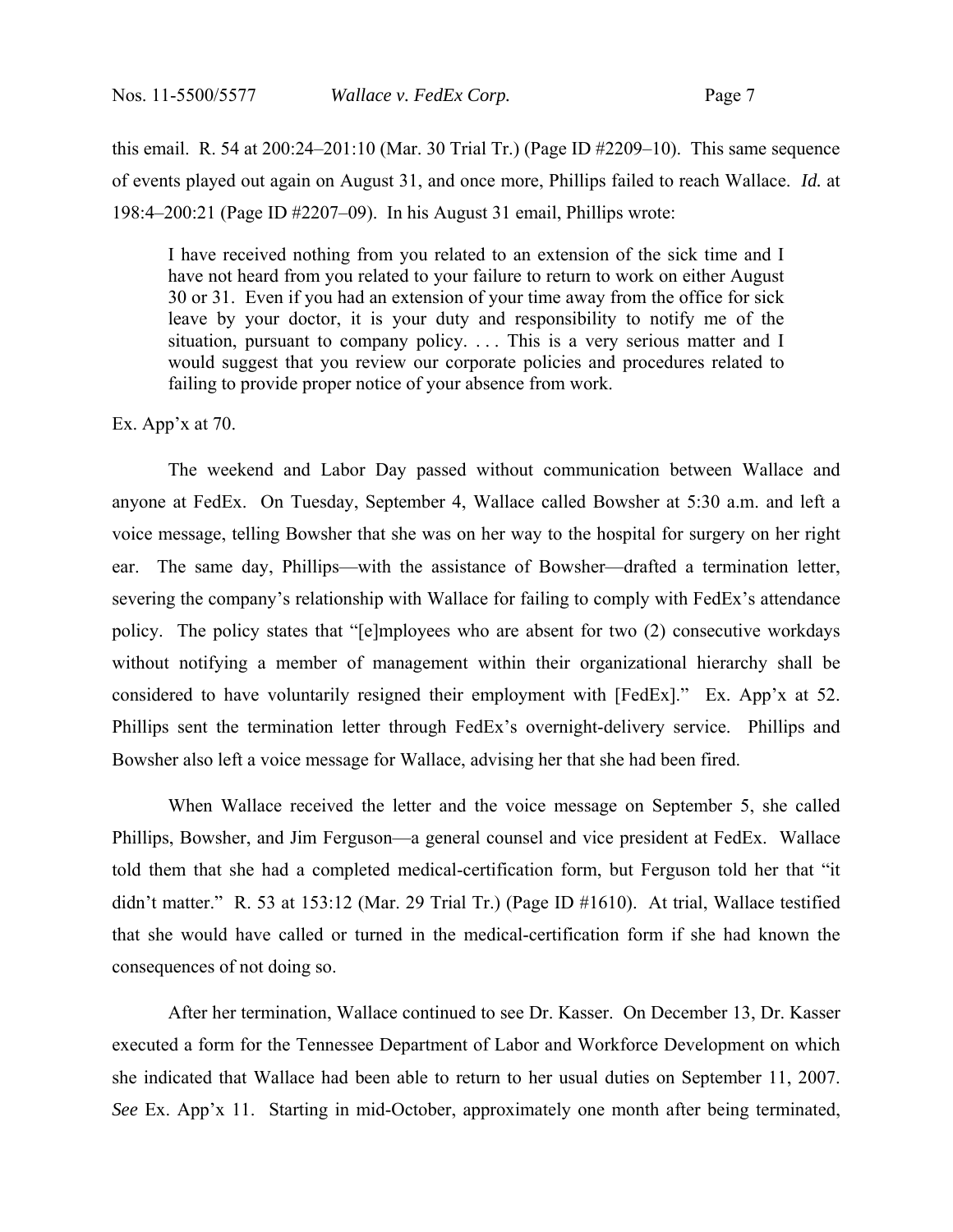Wallace began applying for other jobs. *See* Ex. App'x at 12–13. Between October 2007 and January 2010, Wallace applied (unsuccessfully) for approximately eighty jobs. *See id.*

While unemployed, Wallace also started seeing Dr. Jack Morgan, a psychiatrist, in January 2009. When Wallace first visited Dr. Morgan, he awarded her a GAF score of 45 in his notes because "she was not handling things well." R. 54 at 32:9–11, 33:7 (Mar. 30 Trial Tr.) (Page ID #2041, 2042). He also diagnosed her as potentially having bipolar disorder and a personality disorder, as well as suffering from obsessive compulsive disorder and ADHD. Dr. Morgan continued to see and treat Wallace, and by August 2009, she had improved enough that Dr. Morgan assigned a GAF score of 68, meaning that she was in the "higher level of moderate impairment." *Id.* at 43:21 (Page ID #2052). When asked if Wallace could perform her duties as a paralegal in February 2010, Dr. Morgan replied that he did not know the precise duties of a paralegal but that he "would be surprised to see her function well and be comfortable in a . . . larger organization . . . ." *Id.* at 45:3–5 (Page ID #2054).

#### **B. Procedural History**

On March 3, 2008, Wallace filed suit in federal court, alleging that FedEx violated the FMLA by terminating her employment on September 5, 2007. Wallace requested payment for her lost wages and healthcare benefits, reinstatement (and front pay until she is reinstated), and "liquidated damages in an amount equal to [her] lost wages, salary, and employment benefits" provided for in 29 U.S.C. § 2617(a)(1)(A)(iii). R. 1 at 5 (Compl.) (Page ID #5).

The case went to trial approximately two years later.**<sup>2</sup>** At the end of Wallace's case-inchief, FedEx moved for judgment as a matter of law under Federal Rule of Civil Procedure 50(a). *See* R. 54 at 5:8–10 (Mar. 30 Trial Tr.) (Page ID #2014). FedEx argued that Wallace was not eligible for FMLA leave because she had never returned the medical-certification form required by 29 U.S.C. § 2613(a), and if she was not on FMLA leave, FedEx could not have interfered with it. *Id.* at 6:16–7:14 (Page ID #2015–16). The court denied this motion, finding that a reasonable jury could conclude that FedEx failed to follow 29 C.F.R. § 825.305 (2007),**<sup>3</sup>**

**<sup>2</sup>** <sup>2</sup>Both parties consented to a magistrate judge handling the proceedings under 28 U.S.C. § 636(c).

**<sup>3</sup>** Unless otherwise noted, all references to the Code of Federal Regulations are to the version in force at the time of the challenged events in this case.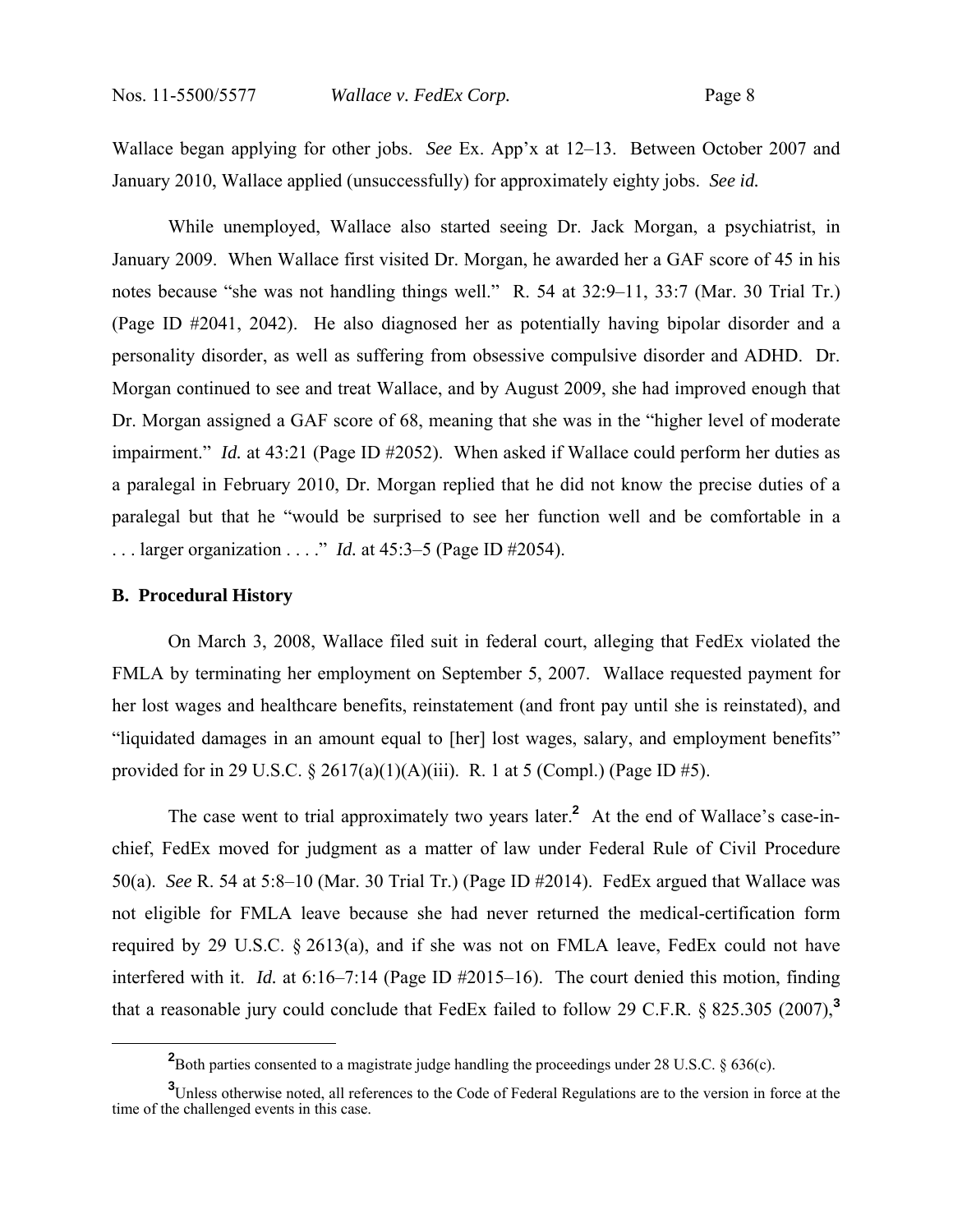which requires the company to explain the consequences of not returning the medicalcertification form within fifteen days. R. 54 at 18:9–20:9 (Mar. 30 Trial Tr.) (Page ID #2027– 29).

After another day of testimony, FedEx moved again for judgment as a matter of law. FedEx argued that Wallace failed to put the company on notice that she was taking FMLA leave. Again, the court denied the motion, finding sufficient evidence in the record to support a reasonable juror's finding in favor of Wallace. FedEx also moved under Rule 50(a) for judgment as a matter of law on the issues of (1) liquidated damages, arguing that Wallace failed to demonstrate that FedEx acted in bad faith, and (2) front pay, claiming "any calculation of front pay would be purely speculative . . . ." R. 54 at 235:10–236:18 (Mar. 30 Trial Tr.) (Page ID #2244–45). The court granted this motion in full. *See id.* at 247:20–250:12 (Page ID #2256–59).

The court submitted the remainder of the case to the jury, which found that Wallace proved the following elements by a preponderance of the evidence: (1) "that she suffered from a 'serious health condition' that made her unable to perform the functions of her position"; (2) that she gave FedEx "adequate 'notice' of her intent to take leave under the FMLA"; (3) that FedEx "failed to give her written notice of her obligation to timely provide sufficient medical certification and the consequences if she failed to do so"; and (4) "but for [FedEx's] not providing written notice . . . , [Wallace] would have timely provided [the information]." R. 56 at 1–2 (Verdict Form) (Page ID #836–37). The jury awarded Wallace \$173,000. *Id.* at 2 (Page ID #837). The judgment issued on April 2, 2010.

Since then, the parties have filed numerous motions. On April 23, 2010, FedEx filed a motion—unopposed by Wallace—requesting that the district court extend the deadline until May 7, 2010 for FedEx to file a motion under Federal Rules of Civil Procedure 50(b) and 59. R. 62 at 1–3 (Mot. to Extend) (Page ID #847–49). On April 27, 2010, the court granted this motion. R. 64 at 1 (Mag. J. Order Granting Extension) (Page ID #871). The same day, Wallace filed a Rule 59(d) motion for a partial new trial on the issues of liquidated damages and front pay. R. 63 at 1 (Pl. Rule 59(d) Mot.) (Page ID #850).

On May 7, 2010, FedEx filed a Rule 50(b) motion for judgment as a matter of law, arguing (1) that 29 C.F.R. § 825.305 is arbitrary and capricious; (2) that FedEx provided written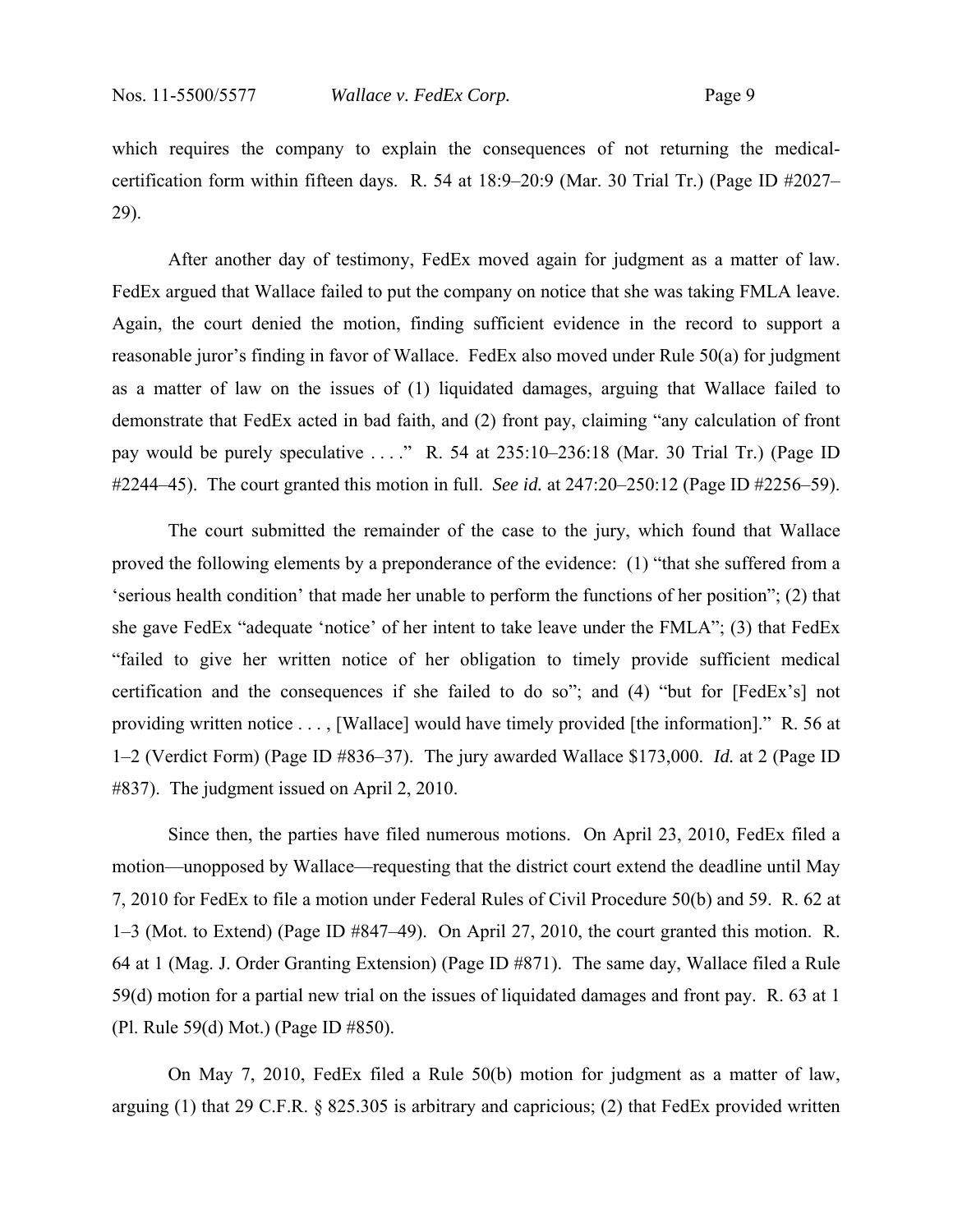notice regarding Wallace's need to return the medical-certification form; and (3) that Wallace failed to demonstrate any prejudice due to FedEx's failure to provide notice. R. 65 at 1–2 (Def. Rule 50(b) & 59 Mot.) (Page ID  $#872-73$ ). In the same document, FedEx also moved under Rule 59 for a new trial on the issue of back pay or, in the alternative, remittitur of the compensatory-damages verdict. *Id.*

On December 20, 2010, the magistrate judge denied Wallace's Rule 59(d) motion for a new trial on the issue of liquidated damages, finding that there was no evidence that FedEx or its employees "intentionally or willfully violated Wallace's rights." R. 80 at 8 (Mag. J. Dec. 20, 2010 Ruling) (Page ID #1181). The magistrate judge also denied Wallace's Rule 59(d) motion for a new trial on the issue of front pay because Wallace failed to present evidence that "she was able to return to work." *Id.* at 12 (Page ID #1185).

The next action in this saga took place on March 24, 2011 when the magistrate judge denied FedEx's motion under Rule 50(b) for judgment as a matter of law, but granted FedEx's request for a remittance of the compensatory damages award under Rule 59. R. 87 at 1 (Mag. J. Mar. 24, 2011 Order) (Page ID #2629). The magistrate judge decided that a reasonable jury could not find that Wallace was able to work more than sixteen months between her termination and the trial. *Id.* at 12–13 (Page ID #2640–41). Accordingly, the magistrate judge reduced the compensatory-damages award to \$90,788.**<sup>4</sup>** The rest of FedEx's motions were denied.

On April 25, 2011, Wallace filed her notice of appeal pro se, seeking review of the magistrate judge's grant of FedEx's Rule 50(a) motion on March 31, 2010 on the issues of liquidated damages and front pay; the magistrate judge's order of April 27, 2010, extending FedEx's filing deadline; the magistrate judge's order of December 20, 2010, denying Wallace's motion for a new trial on liquidated damages and front pay; and the magistrate judge's order of March 24, 2011, granting remittitur. R. 92 (Pl. Notice of Appeal) (Page ID #2659). On May 3, 2011, the magistrate judge's revised judgment issued. R. 95 (Revised J.) (Page ID #2670). And on May 9, 2011, FedEx filed its notice of cross-appeal, challenging the magistrate judge's order of March 24, 2011, denying FedEx's motion for judgment as a matter of law, and also the

<sup>&</sup>lt;sup>4</sup>This number is the sum of sixteen months of unpaid wages at \$5,528 per month and \$2,340—the cost of Wallace's lost benefits. *See* R. 87 at 9 n.3 (Mag. J. Mar. 24, 2011 Order) (Page ID #2637).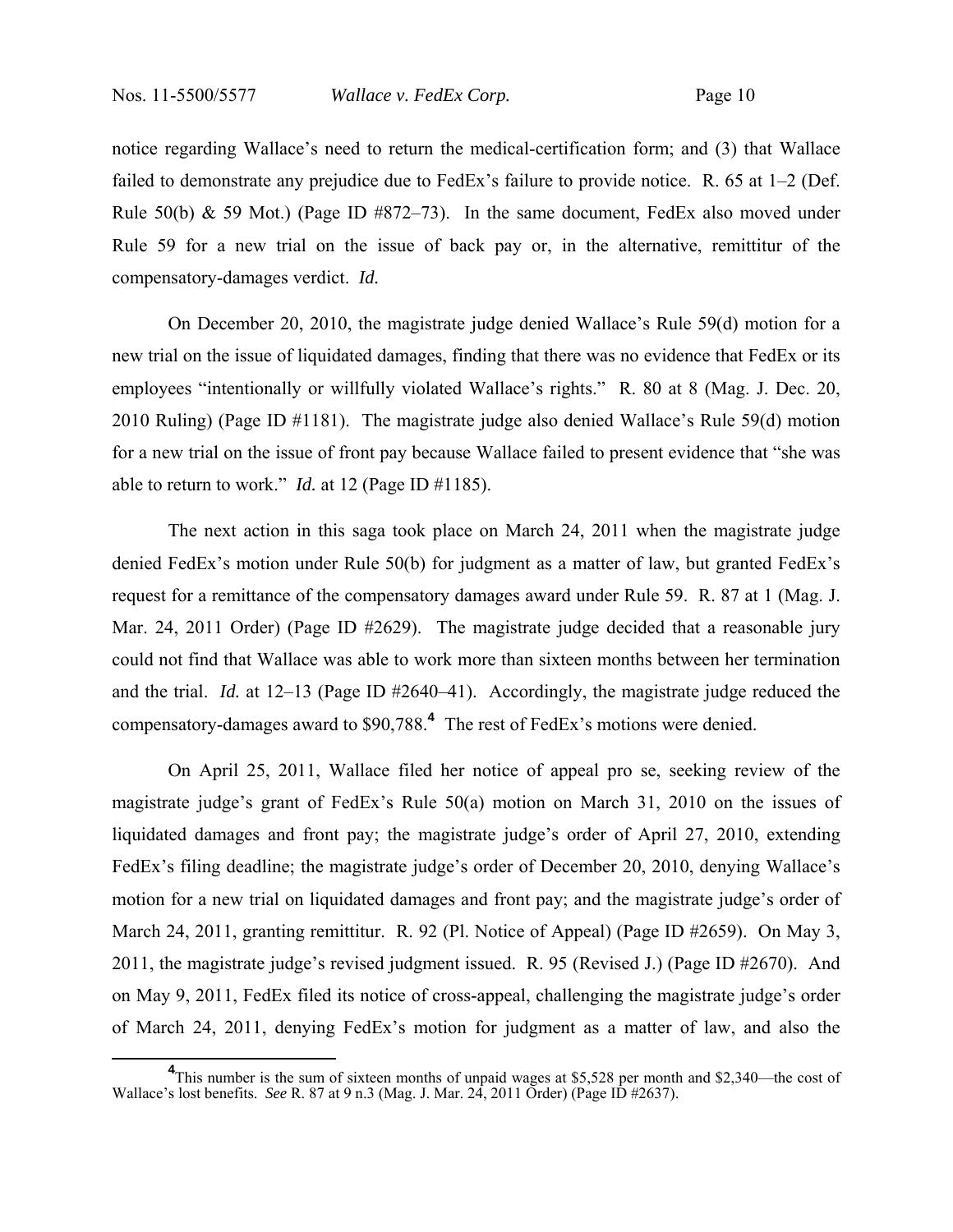revised judgment entered on May 3, 2011. R. 96 (Def. Notice of Cross-Appeal) (Page ID #2671).

On May 17, 2011, the clerk's office for this circuit issued an order to show cause to Wallace, having observed that her notice to appeal appeared to have been filed late as it related to the magistrate judge's decisions of March 31, 2010, April 27, 2010, and December 20, 2010. *See Wallace v. FedEx Corp.*, No. 11-5500, at \*1 (6th Cir. May 17, 2011) (unpublished order). The show-cause order reasoned that FedEx's May 7, 2010 motion was not timely filed because it was filed more than 28 days from when the lower court issued its judgment, and Federal Rule of Civil Procedure 6(b)(2) prevents a court from extending this period of time. *Id.* The order required Wallace to explain "why [her] appeal should not be partially dismissed for failure to comply with Federal Rule of Appellate Procedure 4(a)," which requires a plaintiff to file a notice of appeal within 30 days of the judgment or ruling on the last timely filed dispositive motion. *Wallace v. FedEx Corp.*, No. 11-5500, at  $*2$  (6th Cir. May 17, 2011) (unpublished order). On June 8, Wallace replied pro se, agreeing that Federal Rule of Civil Procedure 6(b)(2) prevents a court from extending the time to file a Rule 59 motion, but offering little argument other than to state that "she [was] not waiving her right to appeal issues within FedEx's post-trial motion." Appellant Mot. to Show Cause at 2.

On December 14, 2011, a motions panel issued an order, dismissing Wallace's appeal of the magistrate judge's rulings of March 31, 2010, April 27, 2010, and December 20, 2010. *Wallace v. FedEx Corp.*, Nos. 11-5500 & 11-5577, at \*3 (6th Cir. Dec. 14, 2011) (unpublished order). The motions panel reasoned that, under Federal Rule of Appellate Procedure 4, FedEx's Rules 50(b) and 59 motion was not timely filed and, therefore, that that motion did not toll the appeals period. *Id.* at \*2. As a result, because Wallace filed her notice of appeal more than twenty-eight days after the magistrate judge's December 20, 2010 ruling, she did not comply with Federal Rule of Appellate Procedure 4, depriving us of jurisdiction to hear her appeal of those rulings, leaving only her appeal of the March 24, 2011 order. *Id.* In addition, the motions panel ruled FedEx's cross-appeal of the March 24, 2011 ruling was timely. *Id.* 

In her current appeal, Wallace raises several claims: (1) her notice of appeal related to the March 31, 2010 and December 20, 2010 rulings was timely filed; (2) the magistrate judge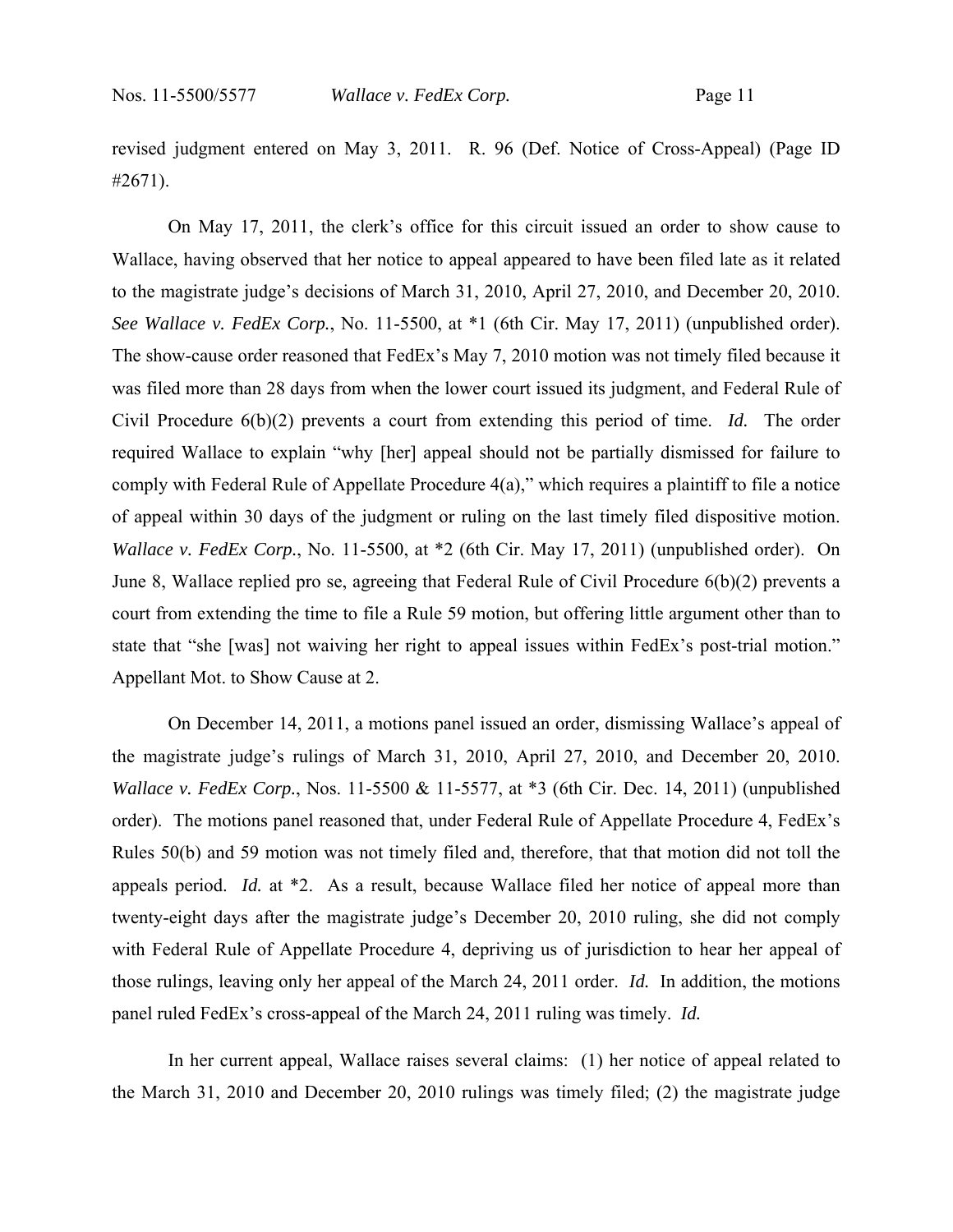erred in granting FedEx's Rule 50(a) motion on (a) liquidated damages and (b) front pay; and (3) the magistrate judge erred in reducing the jury's award of back pay. In its cross-appeal, FedEx avers that the magistrate judge erred in several ways in denying FedEx judgment as a matter of law: (1) the magistrate judge found that a reasonable juror could conclude that (a) FedEx did not comply with the requirements of 29 C.F.R.  $\S$  825.305(a) & (d); (b) Wallace put FedEx on notice that she intended to take FMLA leave after August 29; and (c) FedEx terminated Wallace's employment due to her FMLA leave; and (2) the magistrate judge inappropriately deferred to 29 C.F.R. § 825.305 because it is arbitrary and capricious.

## **II. JURISDICTION**

Before evaluating any of the parties' arguments on the merits of the magistrate judge's various rulings, we must first determine which issues are properly in front of us. *See, e.g.*, *First Nat'l Bank of Pulaski v. Curry*, 301 F.3d 456, 461 (6th Cir. 2002).The main question presented is whether we can entertain Wallace's claims regarding the magistrate judge's December 20, 2010 ruling given that a motions panel has already dismissed this appeal as untimely. Ultimately, we conclude that we can decide only the appeal and cross-appeal related to the magistrate judge's March 24, 2011 order.

## **A. Applicable Rules**

Answering this question requires us to decipher how several rules of civil and appellate procedure interact. By way of introduction and for ease of reference, we briefly describe these rules at the outset. Under Federal Rule of Appellate Procedure 4, a notice of appeal "must be filed with the district clerk within 30 days after entry of the judgment or the order appealed from."<sup>5</sup> Fed. R. App. P.  $4(a)(1)(A)$ . However, under the terms of the rule, "[i]f a party timely files [a motion under Federal Rules of Civil Procedure 50(b) or 59], the time to file an appeal runs for all parties from the entry of the order disposing of the last such remaining motion." Fed. R. App. P. 4(a)(4)(A). According to the plain text of the rules, these post-judgment motions are timely if filed "no later than 28 days after the entry of the judgment." Fed. R. Civ. P. 50(b)  $\&$ 

**<sup>5</sup>** In *Bowles v. Russell*, 551 U.S. 205 (2007), the Supreme Court held this requirement to be jurisdictional. *Id.* at 214.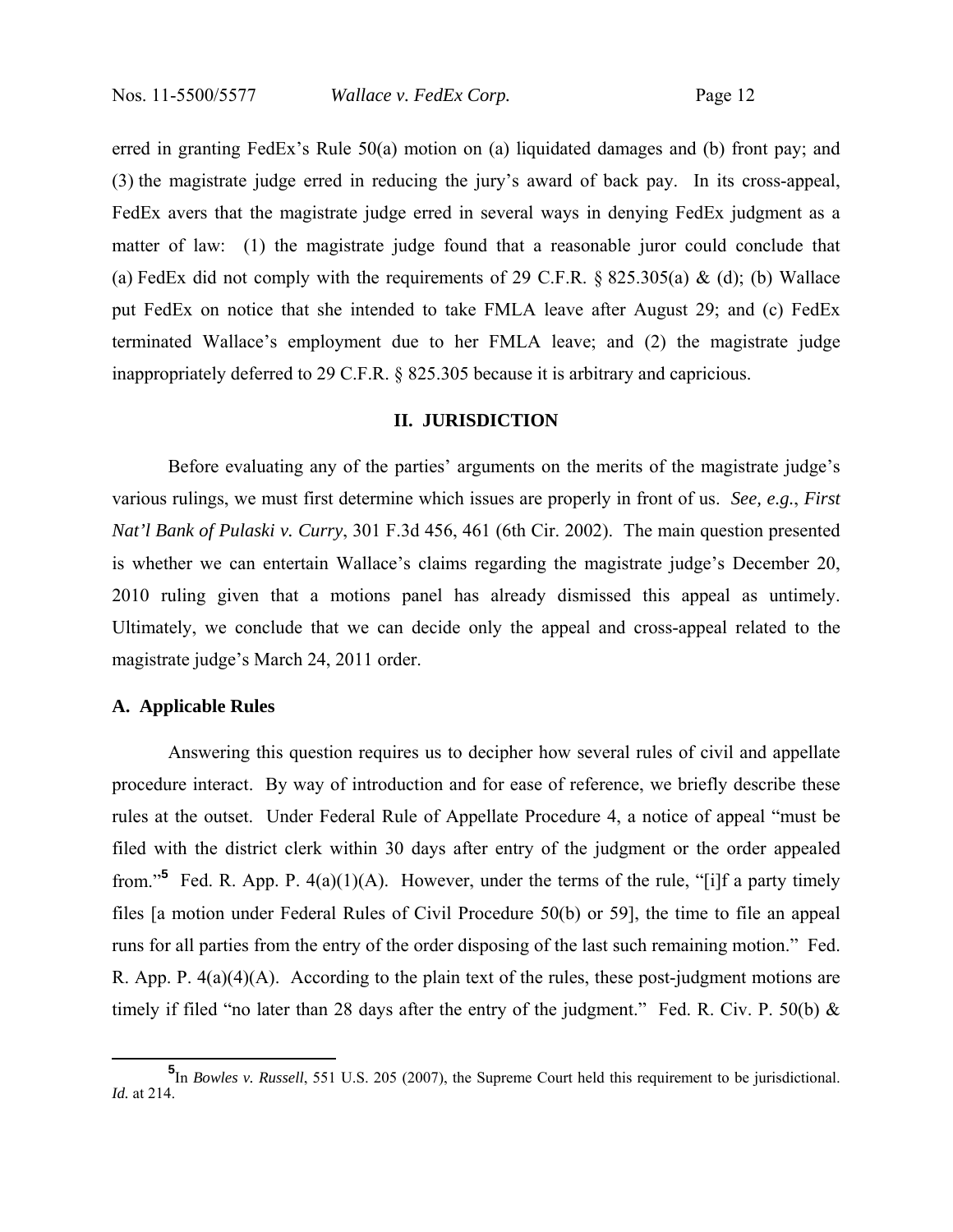59(b). In addition, Federal Rule of Civil Procedure 6(b)(2) prohibits a district court from extending this twenty-eight-day time period.<sup>6</sup> With this framework in mind, we turn to the jurisdictional questions.

#### **B. Wallace's Appeal of Liquidated-Damages and Front-Pay Rulings**

On December 14, 2011, the motions panel dismissed Wallace's appeal relating to the issues of liquidated damages and front pay, holding that Wallace had failed to comply with Federal Rule of Appellate Procedure 4. Wallace claims that this decision was clearly erroneous under our binding precedent. Before we can reach the question of whether Wallace complied with Federal Rule of Appellate Procedure 4, however, we must first satisfy ourselves that we can even consider reinstating her appeal.

In the regular course of events, one panel of this court cannot overrule another panel's published decision. *See Darrah v. City of Oak Park*, 255 F.3d 301, 309 (6th Cir. 2001). While the decisions of motions panels are generally interlocutory in nature (and, thus, not strictly binding upon subsequent panels), they do receive some measure of deference. *See, e.g.*, *Kraus v. Taylor*, 715 F.3d 589, 594 (6th Cir. 2013); *R.E. Dailey & Co. v. John Madden Co.*, 983 F.3d 1068, at \*1 n.1 (6th Cir. 1992) (table decision). Later panels cannot simply choose to disregard motions-panel decisions, and if a litigant wishes to challenge a motions panel's decision on a dispositive motion, the proper course of action is to request panel rehearing or rehearing en banc. *See* 6 Cir. R. 35, 40; *see also Plumhoff v. Rickard*, 134 S. Ct. 2012, 2018 (2014) (noting our use of this procedure); *Bowles v. Russell*, 432 F.3d 668, 671 (6th Cir. 2005) (same), *aff'd*, *Bowles v. Russell*, 551 U.S. 205 (2007).

In this case, Wallace did not explicitly petition for rehearing. Instead, she filed her first opening brief pro se on April 13, 2012, and in this brief, she renewed her argument that the magistrate judge erred in granting FedEx's motion for judgment as a matter of law on the issues of liquidated damages and front pay. Given the motions panel's dismissal of Wallace's appeal of this issue, it makes little sense for her to include this argument in her appellate brief unless she

**<sup>6</sup>** In *National Ecological Foundation v. Alexander*, 496 F.3d 466 (6th Cir. 2007), we held that Federal Rules of Civil Procedure 6 and 59 were claim-processing rules, meaning that federal courts can recognize equitable exceptions to them. *Id.* at 474.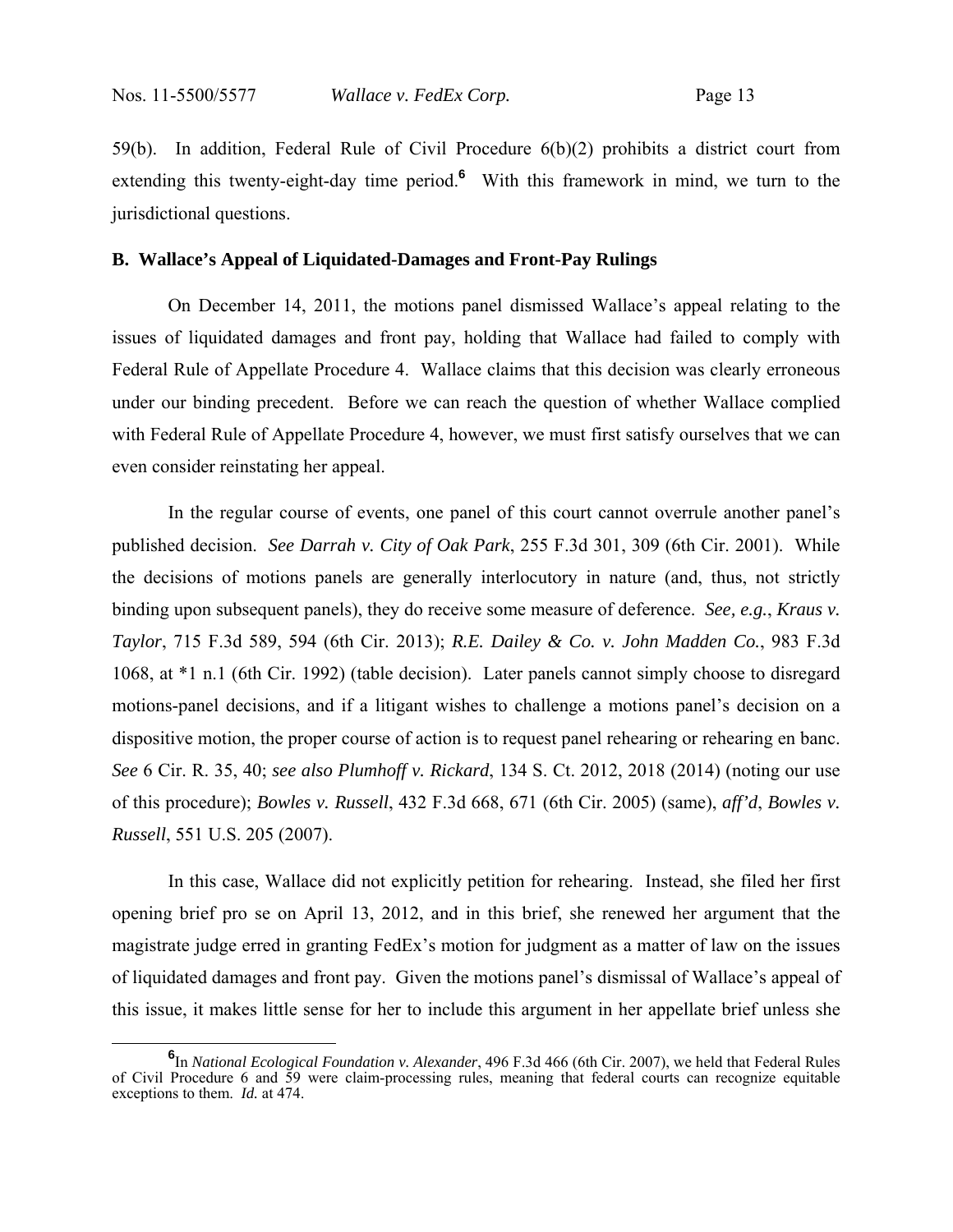sought review of the motions panel's decision. Reading Wallace's pro se filings liberally, as we must, we construe this language as a request for rehearing. *See, e.g.*, *United States v. Ninety-Three (93) Firearms*, 330 F.3d 414, 427–28 (6th Cir. 2003); *Jourdan v. Jabe*, 951 F.2d 108, 110 (6th Cir. 1991); *United States v. Ferguson*, 918 F.2d 627, 630 (6th Cir. 1990).

Under the Federal Rules of Appellate Procedure, a petition for panel rehearing must be filed within fourteen days "[u]nless the time is . . . extended by order or local rule." Fed. R. App. P. 40(a)(1). There is no debate that Wallace's initial appellate brief was approximately three and one half months late, but our rules recognize an exception to the timing requirements for tardy petitions that are accompanied by "most compelling reasons." 6 Cir. R. 40(a).

Wallace implicitly contends that these reasons exist because the motions panel's decision directly conflicts with a prior published decision of this court—*National Ecological Foundation v. Alexander*, 496 F.3d 466 (6th Cir. 2007). On the narrow point that the motions panel's order is in conflict with *National Ecological*, Wallace is correct. The *National Ecological* panel faced an indistinguishable situation and came out the other way.**<sup>7</sup>** There, the district court entered a judgment; within the relevant time period, the losing party asked for an extension of time to file a Rule 59 motion; the motion for an extension was unopposed and granted; and the losing party then filed its Rule 59 motion in accordance with the judge's extension, but outside of the time period prescribed in Rule 59. *Nat'l Ecological*, 496 F.3d at 473. The district court in that case denied the motion on the merits, and the losing party appealed. On appeal, the other party argued—for the first time—that the Rule 59 motion was not timely, that the motion did not toll the appeals period, and that we were, thus, without jurisdiction to hear the appeal. *Id.* We disagreed with this opportunistic argument, holding that Rules 6 and 59 are "claim-processing rules that provide[] [parties] with a forfeitable affirmative defense." *Id.* at 475. Because the objecting party had forfeited that affirmative defense by not objecting to the extension of time in

**<sup>7</sup>** FedEx cites *Lizardo v. United States*, 619 F.3d 273 (3d Cir. 2010), and *Blue v. International Brotherhood of Electrical Workers Local Union 159*, 676 F.3d 579 (7th Cir. 2012), as evidence that *National Ecological* is no longer good law. In both cases, our sister circuits held that an untimely Rule 59 motion did not toll Federal Rule of Appellate Procedure 4's thirty-day limit and explicitly rejected *National Ecological*. *Blue*, 676 F.3d at 582–83; *Lizardo*, 619 F.3d at 278–79. They reasoned that our holding unnecessarily creates inconsistency in Rule 4 and that it frustrates the rule's purpose of bringing certainty to the appeals timeline. *See, e.g.*, *Lizardo*, 619 F.3d at 278–79. Our court, however, does not stand alone on this issue. *See Obaydullah v. Obama*, 688 F.3d 784, 787–791 (D.C. Cir. 2012). Regardless, the decisions of other circuits do not free us to overrule a prior panel's published decision. *National Ecological—*whatever its merits—is binding upon us in this case.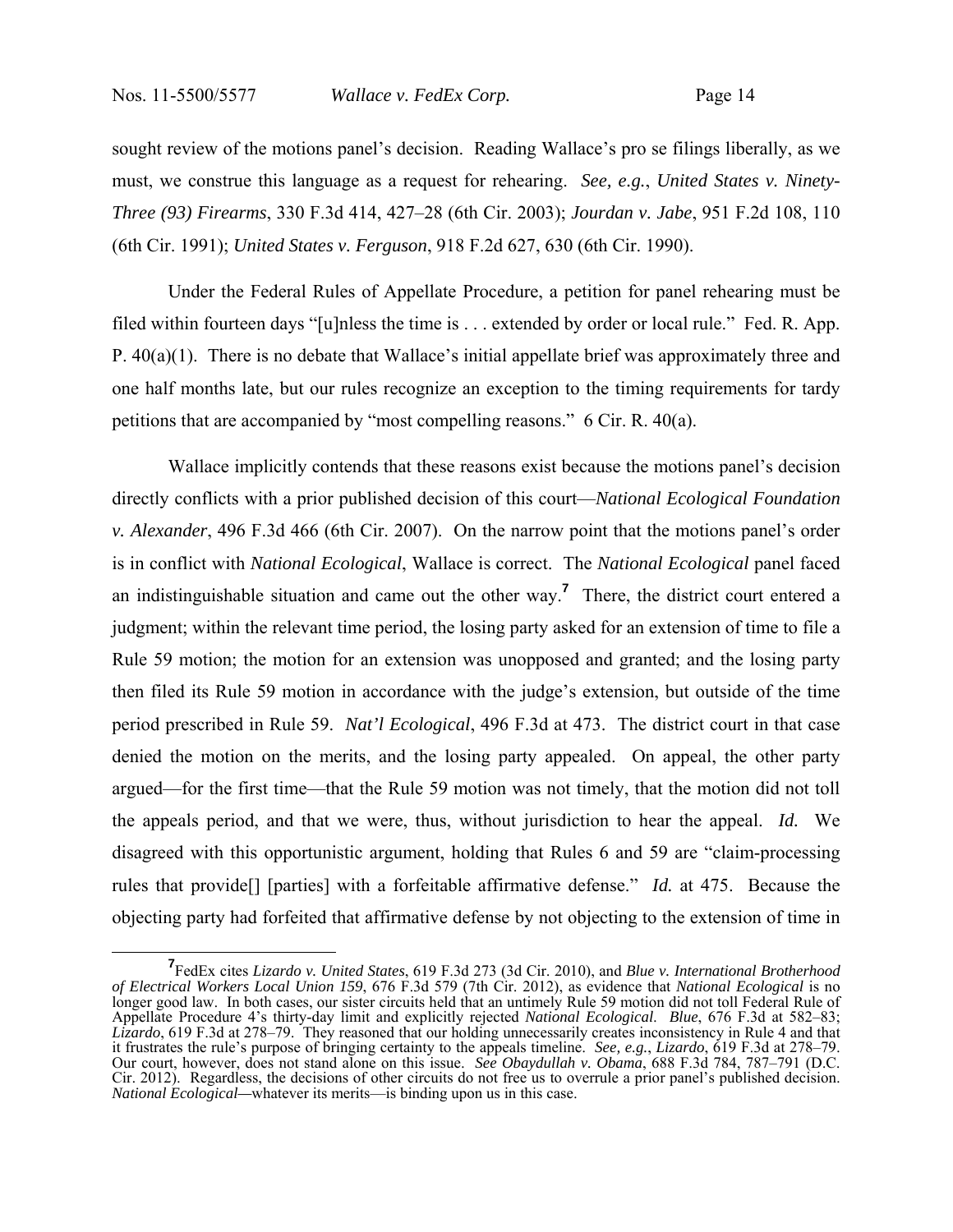the district court, we reasoned that the Rule 59 motion was timely under Federal Rule of Appellate Procedure 4. *Id.* at 476.

*National Ecological* is directly on point, and it is the law of the circuit, meaning that it binds all subsequent panels "'unless an inconsistent decision of the United States Supreme Court requires modification of the decision or this Court sitting en banc overrules the prior decision."' *Darrah*, 255 F.3d at 309 (quoting *Salmi v. Sec'y of Health & Human Servs.*, 774 F.2d 685, 689 (6th Cir. 1985)); *see also* Charles Alan Wright et al., *Federal Practice & Procedure* § 4478.2 (2d ed. 2002) (distinguishing between law of the case and law of the circuit). The Supreme Court has not decided a case that would allow the motions panel to cast aside *National Ecological*, **8** and we have not overturned the case en banc. Therefore, on December 14, 2011, it was binding precedent. By not following that decision, the motions panel clearly erred in holding that Wallace's notice of appeal was untimely.

 Unfortunately for Wallace, however, the motions panel's clear error is not—in and of itself—enough to warrant us reopening her appeal three years later. We recognize that this ruling appears harsh, but we do not believe that it results in a manifest injustice for several reasons. One, Wallace "agree[d] with the [motions panel] that FedEx's Rule 50/Rule 59 motion [was] untimely," and she maintained that "she [was] not waiving her right to appeal issues within FedEx's post-trial motion." Appellant Mot. to Show Cause at 2. While we do not read the filings of pro se litigants as strictly as those submitted by counsel, we cannot wholly ignore the plain words of unrepresented litigants in civil cases, even if they mistakenly accept erroneous judicial rulings. Two, Wallace had an opportunity to raise *National Ecological* in her response to the clerk's order to show cause, and she had two weeks after the motions panel's December 14, 2011 order to request rehearing. She did neither, bringing it to the court's attention for the first time on September 16, 2013—almost two years after the motions panel's order. *See* First Br. at 30. Three, FedEx did not manipulate events to prevent Wallace from appealing the magistrate judge's December 20, 2010 order. The clerk's office issued the order to show cause,

**<sup>8</sup>** Our court decided *National Ecological* after the Supreme Court handed down its opinion in *Bowles*. In *National Ecological*, the panel explicitly discussed *Bowles* and distinguished its holding, reasoning that *Bowles* applies only to rules "'set forth in a statute.'" 496 F.3d at 475 (quoting *Bowles*, 551 U.S. at 210). Whether *National Ecological* was correctly decided is beside the point in this case; it is a prior published decision of this court, and we are bound by it.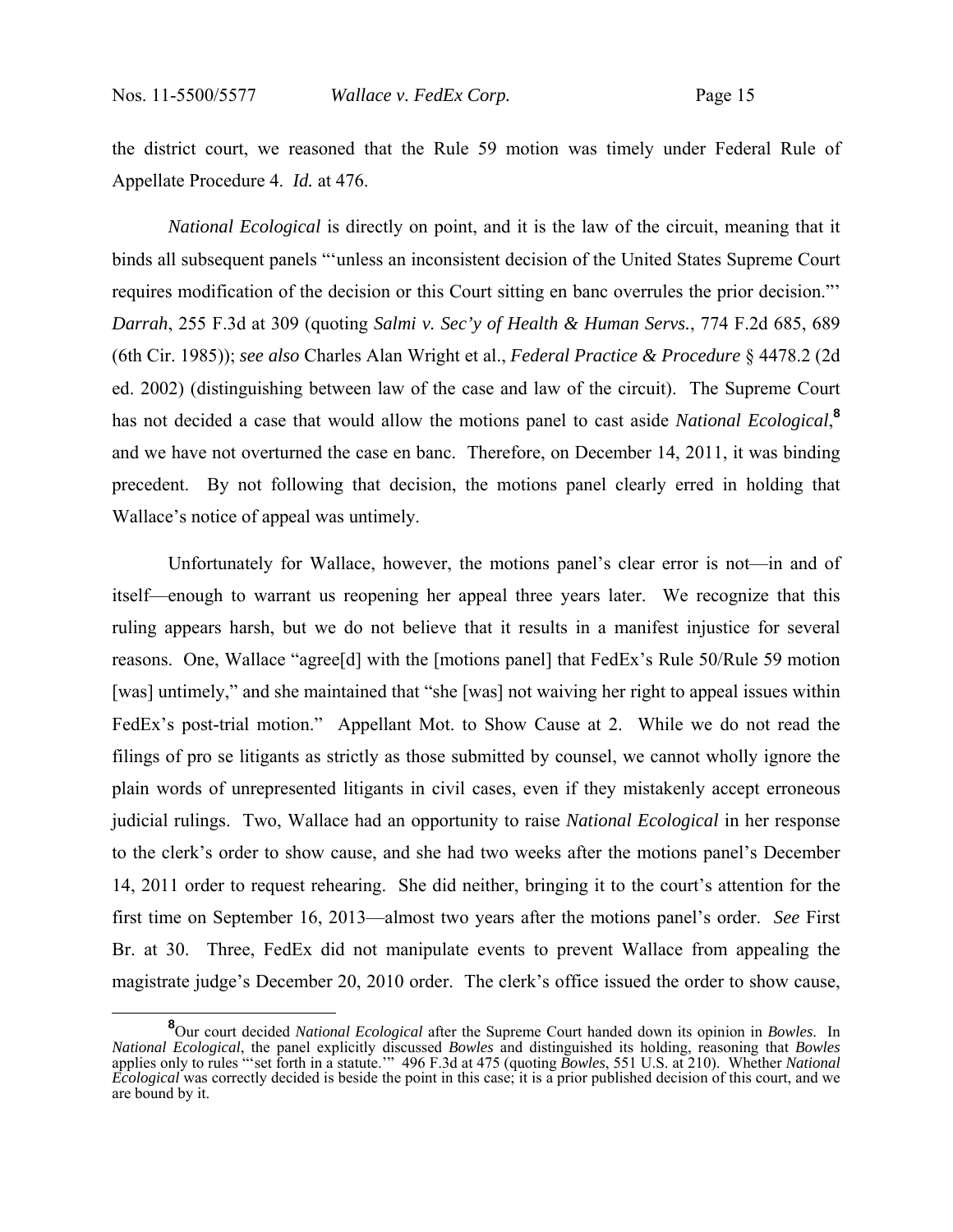and the motions panel issued its ruling without any submissions from FedEx. As a result, we must conclude that this case does not fall within the narrow exception to Federal Rule of Appellate Procedure 40's fourteen-day limitations period, and we cannot revisit the motions panel's erroneous three-year-old decision.**<sup>9</sup>** Thus, Wallace's appeal of the magistrate judge's liquidated-damages and front-pay rulings will not be considered.

#### **III. ANALYSIS**

#### **A. FMLA Liability**

 Having decided that we may review only the parties' appeals and cross-appeals related to the March 24, 2011 order, we turn first to FedEx's contention that the magistrate judge erred by not awarding it judgment as a matter of law on the issue of FMLA liability. Under the FMLA, it is "unlawful for any employer to interfere with, restrain, or deny the exercise of or the attempt to exercise, any right provided under [the FMLA]." 29 U.S.C. § 2615(a)(1). Successfully proving an FMLA-interference claim requires a plaintiff to demonstrate that "(1) she was an eligible employee, (2) the defendant was an employer as defined under the FMLA, (3) she was entitled to leave under the FMLA, (4) she gave the employer notice of her intention to take leave, and (5) the employer denied [or interfered with] the employee['s] FMLA benefits to which she was entitled." *Edgar v. JAC Prods., Inc.*, 443 F.3d 501, 507 (6th Cir. 2006). "Employees seeking relief under the [interference] theory must [also] establish that the employer's violation caused them harm." *Id.* at 508 (citing *Ragsdale v. Wolverine World Wide, Inc.*, 535 U.S. 81, 89 (2002)). "[I]f the employer [can show it had] a legitimate reason unrelated to the exercise of FMLA rights for engaging in the challenged conduct," no violation exists under the FMLA. *Id.* (citing *Arban v. West Publ'g Co.*, 345 F.3d 390, 401 (6th Cir. 2003)). If a plaintiff successfully clears these hurdles, however, the employer is liable "for damages and 'for such equitable relief as may be appropriate.'" *Cavin v. Honda of Am. Mfg., Inc.*, 346 F.3d 713, 719 (6th Cir. 2003), *superseded on other grounds by* 29 C.F.R. § 825.302(d); *see also Srouder v. Dana Light Axle Mfg., LLC*, 725 F.3d 608, 614–15 (6th Cir. 2013) (recognizing change in law).

<sup>&</sup>lt;sup>9</sup>Wallace repeatedly cites *Cohens v. Virginia*, 19 U.S. (6 Wheat) 264 (1821), and its progeny for the proposition that we must exercise the jurisdiction given to us by Congress. *See, e.g.*, First Br. at 34. As a general matter, we agree as we must, but this statement does little to instruct us on the boundaries of our jurisdiction.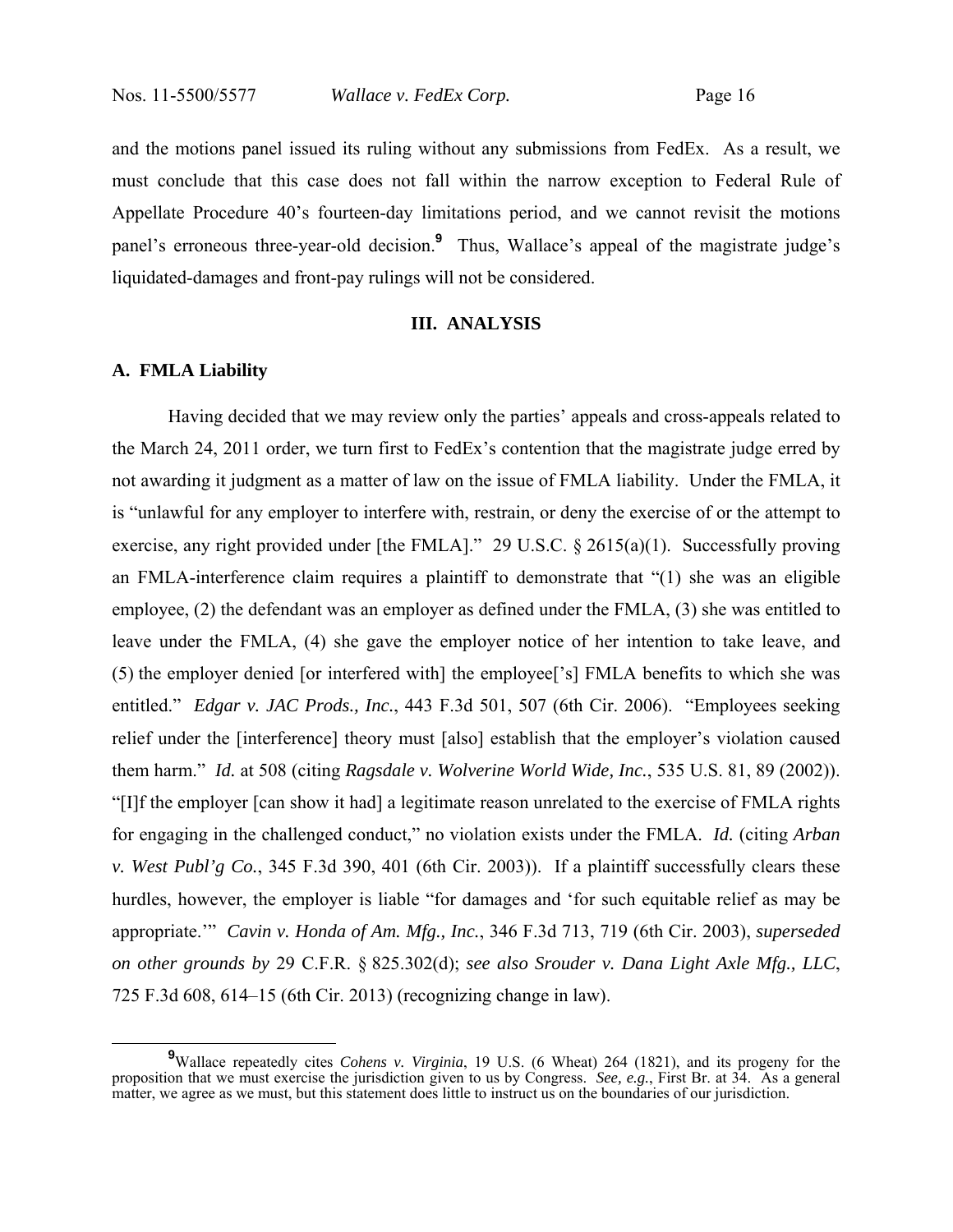In its cross-appeal, FedEx argues that the magistrate judge erred in denying FedEx judgment as a matter of law because, in its view, no reasonable juror could find on the record submitted that (1) Wallace provided FedEx with notice of her intention to take FMLA leave; (2) FedEx interfered with this leave by failing to comply with 29 C.F.R. § 825.305; (3) FedEx lacked a legitimate reason for terminating Wallace's employment; and (4) FedEx's noncompliance with § 825.305 prejudiced Wallace. In addition, FedEx challenges § 825.305, itself, as arbitrary and capricious.

We review de novo the denial of a motion (or renewed motion) for judgment as a matter of law. *Arban*, 345 F.3d at 400; *Tisdale v. Fed. Express Corp.*, 415 F.3d 516, 527 (6th Cir. 2005)). "Judgment as a matter of law is appropriate when 'viewing the evidence in the light most favorable to the non-moving party, there is no genuine issue of material fact for the jury, and reasonable minds could come to but one conclusion in favor of the moving party.'" *Tisdale*, 415 F.3d at 527 (quoting *Noble v. Brinker Int'l, Inc.*, 391 F.3d 715, 720 (6th Cir. 2004)). For the reasons stated below, we **AFFIRM** the magistrate judge's denial of FedEx's motions.

## **1. Notice**

"[T]o invoke the protection of the FMLA, an employee must provide notice and a qualifying reason for requesting the leave." *Brohm v. JH Props., Inc.*, 149 F.3d 517, 523 (6th Cir. 1998) (citing *Manuel v. Westlake Polymers Corp.*, 66 F.3d 758, 762 (5th Cir. 1995)). Under the regulations in place at the time of these events, this notice must have been given "as soon as practicable under the facts and circumstances of the particular case." 29 C.F.R. § 825.303(a). Moreover, "[t]he employee need not expressly assert rights under the FMLA or even mention the FMLA, but may only state that leave is needed. The *employer* will be expected to obtain any additional required information through informal means." § 825.303(b) (emphasis added). The employee's burden is not heavy. "'[A]n employee gives his employer sufficient notice that he is requesting leave for an FMLA-qualifying condition when he gives the employer enough information for the employer to reasonably conclude that an event described in the FMLA § [2612(a)(1)] has occurred.'" *Cavin*, 346 F.3d at 723–24 (quoting *Hammon v. DHL Airways, Inc.*, 165 F.3d 441, 451 (6th Cir. 1999)) (alterations in original). In addition, part of reasonable notice generally includes an indication of "the anticipated timing and duration of the leave."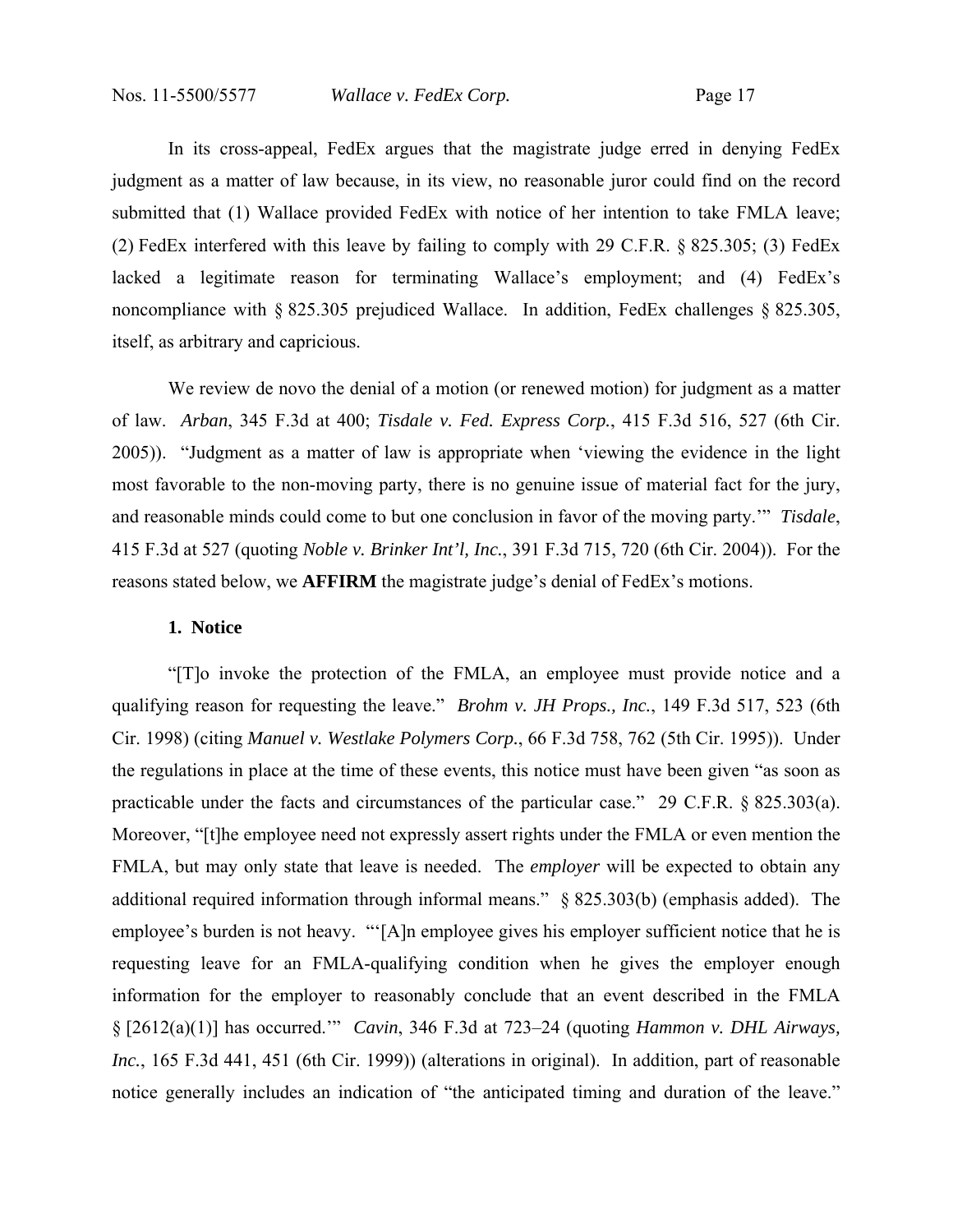29 C.F.R. § 825.302(c). After all, even though a qualifying employee is permitted up to twelve weeks of leave in a calendar year under the statute, many injuries and illnesses will not require the full allotment of time off. *See* 29 U.S.C. § 2612(a)(1).

In its cross-appeal, FedEx argues that "Wallace failed to present any evidence showing that she provided FedEx notice of an intention to take FMLA leave beyond the non-FMLA leave she received for August 15th through 29th." Second Br. at 38; *see also* Fourth Br. at 13. Specifically, FedEx focuses upon Wallace's failure to return the medical-certification form or to indicate that she desired leave beyond August 29.

By focusing on whether Wallace provided enough documentation for continued leave, FedEx largely misses the point of this notice element. The relevant question is whether Wallace provided FedEx with notice that she needed FMLA leave, not whether she provided notice that she needed a certain amount of FMLA leave. *See Cavin*, 346 F.3d at 725 (finding a plaintiff's notice to the defendant "sufficient to apprise [the defendant] of his request to take time off for a serious health condition" (internal quotation marks omitted)). Based on the record in this case, the jury found in favor of Wallace—a reasonable decision. R. 56 at 1 (Jury Verdict) (Page ID #836). Wallace provided Phillips with a note from Dr. Kasser, indicating that Wallace had a serious medical condition that required her to take leave from work. *See* Ex. App'x at 3; R. 54 at 180:10–182:20 (Mar. 30 Trial Tr.) (Page ID #2189–91). Moreover, Phillips understood that Wallace needed FMLA leave as evidenced by the fact that he discussed the FMLA with in-house counsel and then provided Wallace with FMLA paperwork. *See id.* at 185:12–186:19 (Page ID #2194–95); R. 53 at 140:19–141:24 (Mar. 29 Trial Tr.) (Page ID #1597–98). Given these two pieces of evidence, a reasonable juror could conclude that Wallace had provided FedEx with sufficient notice.

Even if we were to adopt FedEx's line of thinking, the jury was not unreasonable in concluding that Wallace requested leave that extended to her absences on September 3 and 4. Dr. Kasser's note stated that she "recommend[ed] that [Wallace] be off for two weeks due to her medical conditions. She will then be reassessed." Ex. App'x at 3. In an ideal world, Wallace would have updated this note to clarify that Dr. Kasser explicitly found another three weeks of leave were necessary, but Dr. Kasser's note is open to interpretation. A reasonable jury could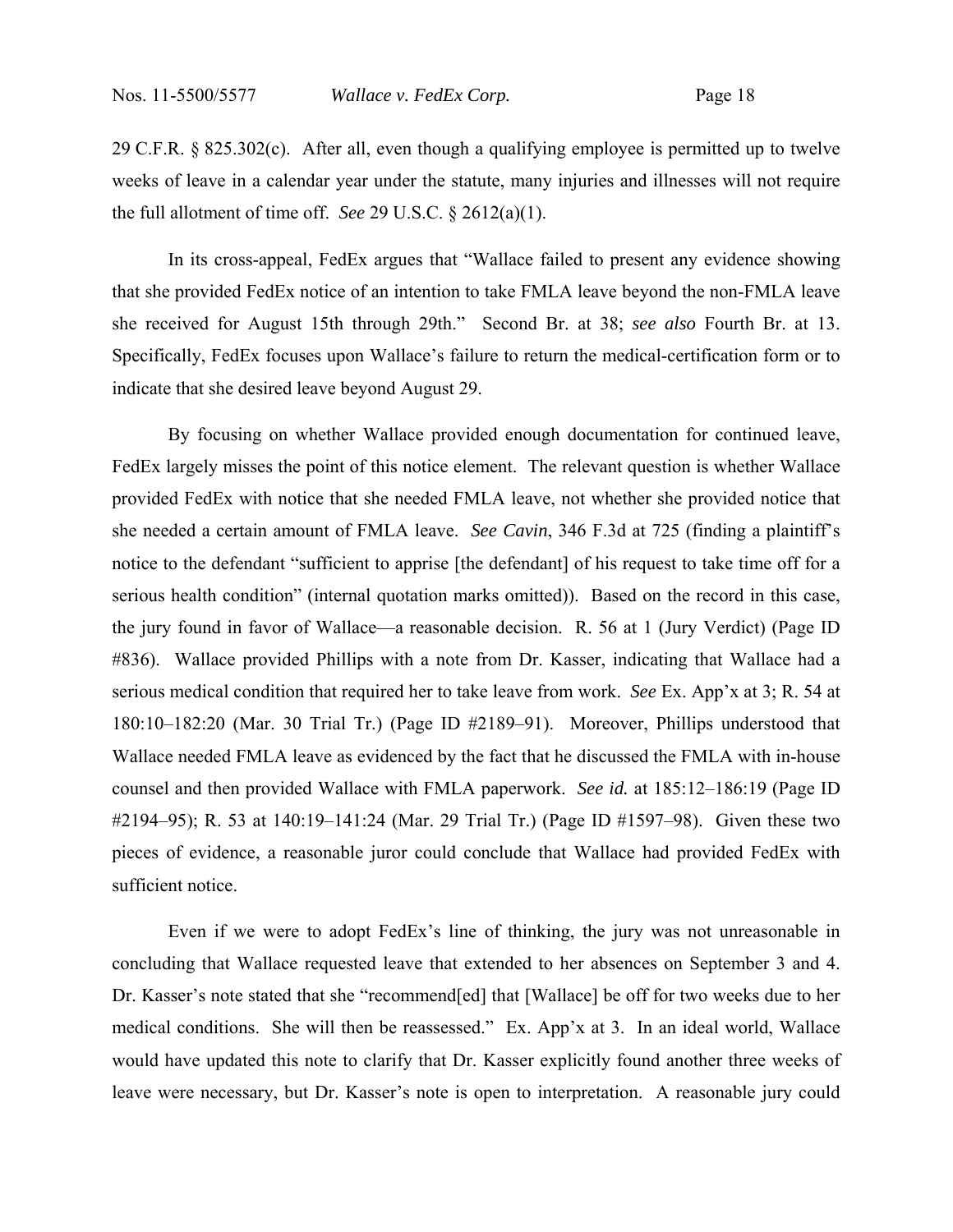conclude that the use of "two weeks" was an approximate span of time, a reading that gains more traction when combined with the sentence "[s]he will then be reassessed." Moreover, a reasonable jury could conclude that Dr. Kasser's note not only provides a rough estimate of time needed but also indicates that the medical professionals would need to clear Wallace to return to work before her leave would end.<sup>10</sup> From our vantage point, it is not clear that the jury refused to make these implicit findings, and if it did make them, those findings would not be unreasonable. Thus, if we draw all inferences in favor of the jury's verdict, we cannot hold that the magistrate judge erred in refusing to grant judgment as a matter of law on this point.

#### **2. Interference**

FedEx also argues that no reasonable jury could find that FedEx's termination of Wallace's employment was an interference with her rights under the FMLA because Wallace's failure to return the medical-certification form meant that she was not eligible for leave under the statute. This broad argument triggers a number of questions: (a) whether FedEx provided Wallace with sufficient notice regarding the consequences of failing to return a medicalcertification form; (b) if not, whether 29 C.F.R. § 825.305—which sets forth the standard for sufficient notice—is arbitrary and capricious; and (c) if not, whether FedEx nonetheless had a legitimate reason, independent of FMLA-related leave, to terminate Wallace's employment. Ultimately, the answers to each of these questions favor Wallace, and thus, we **AFFIRM** the magistrate judge's denial of FedEx's request for judgment as a matter of law on these points.

#### **a. FedEx's Noncompliance with 29 C.F.R. § 825.305**

Under the Department of Labor's regulations, an employer has the option of requesting (in writing) that an employee provide medical certification that she is suffering from a serious medical condition. 29 C.F.R. § 825.305(a). In cases like this one, where the need for a leave of absence is unforeseeable, an employer must give an employee at least fifteen days to return a medical-certification form. §§ 825.305(b); 825.311(b). "If an employee fails to provide a

**<sup>10</sup>**<br>Also, the FMLA forms given to Wallace on August 15 read: "You notified us that you need this leave beginning on \_\_\_\_\_\_\_\_\_ (Date) and that you expect leave to continue until on or about \_\_\_\_\_\_\_\_\_ (Date)." Ex. App'x at 4. Importantly, Phillips never filled in these spaces when giving the forms to Wallace. They remained blank.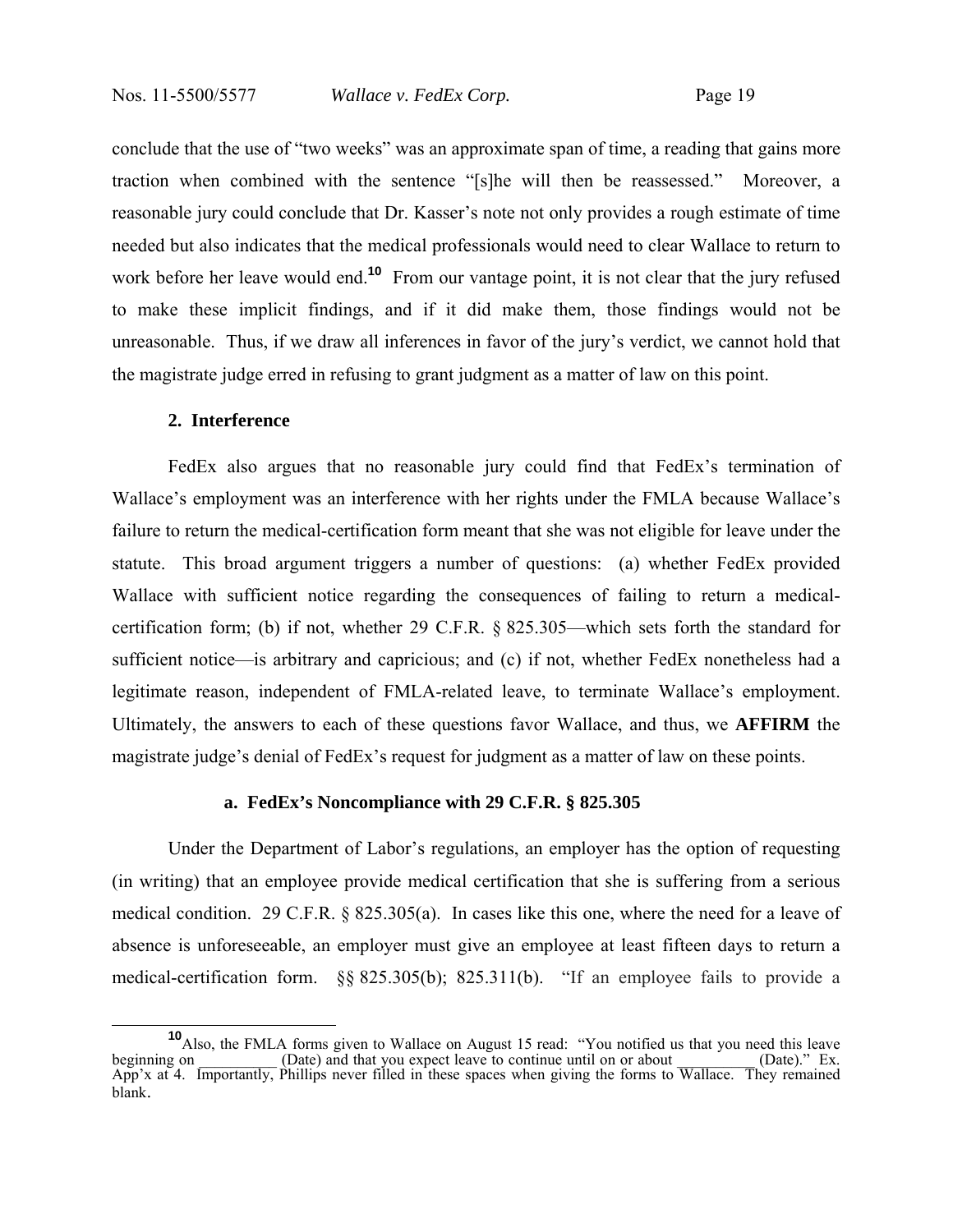medical certification within a reasonable time under the pertinent circumstances, the employer may delay the employee's continuation of FMLA leave. If the employee never produces the certification, the leave is not FMLA leave." §825.311(b). However, in order to impose these sanctions, "[a]t the time the employer requests certification, the employer must also advise an employee of the anticipated consequences of an employee's failure to provide adequate certification." § 825.305(d). At trial, the jury found that FedEx failed to meet these requirements and, thus, that FedEx could not hold Wallace's failure to turn in her certification against her. R. 56 at 2 (Jury Verdict) (Page ID #837). Moreover, the jury found that if FedEx had instructed Wallace on the consequences of not producing the certification form, she would have turned it in to FedEx. *Id.* In its cross-appeal, FedEx argues that we should overturn these jury findings because, it claims, the only reasonable conclusion that could be drawn from the evidence is that FedEx satisfied the FMLA's notice requirements. We disagree.

If all inferences are drawn in the jury's favor, the record supports the jury's findings. The parties agree that Phillips and Diebold told Wallace that she needed to return a medicalcertification form within fifteen days. R. 53 at 139:18–19 (Mar. 29 Trial Tr.) (Page ID #1596). But § 825.305 requires written notice, so these statements help FedEx very little. The parties also agree that Phillips gave Wallace FMLA forms, *id.* at 140:19–141:24 (Page ID #1597–98), which stated that "Family Medical Leave is not automatic" and that "[q]ualification under FMLA will be determined upon timely receipt of the medical certification form (within 15 calendar days) *if requested*," Ex. App'x at 4 (emphasis added). In addition, the form stated that "[w]hether your absence is FMLA will be determined upon timely receipt of the medical certification." Ex. App'x at 5. However, the forms were left unmarked. Moreover, the memorandum that Phillips gave Wallace on August 15 to sign stated: "consider taking a period of time for medical leave until such time as [you] feel[] capable of adhering to the attendance policy and completing [your] work tasks." Ex. App'x at 50. There is no mention of the need for medical certification or the consequences of failing to produce it. Given this evidence, a reasonable jury could find that FedEx failed to comply with the FMLA regulations and, thus, that terminating Wallace's employment interfered with her ongoing FMLA leave.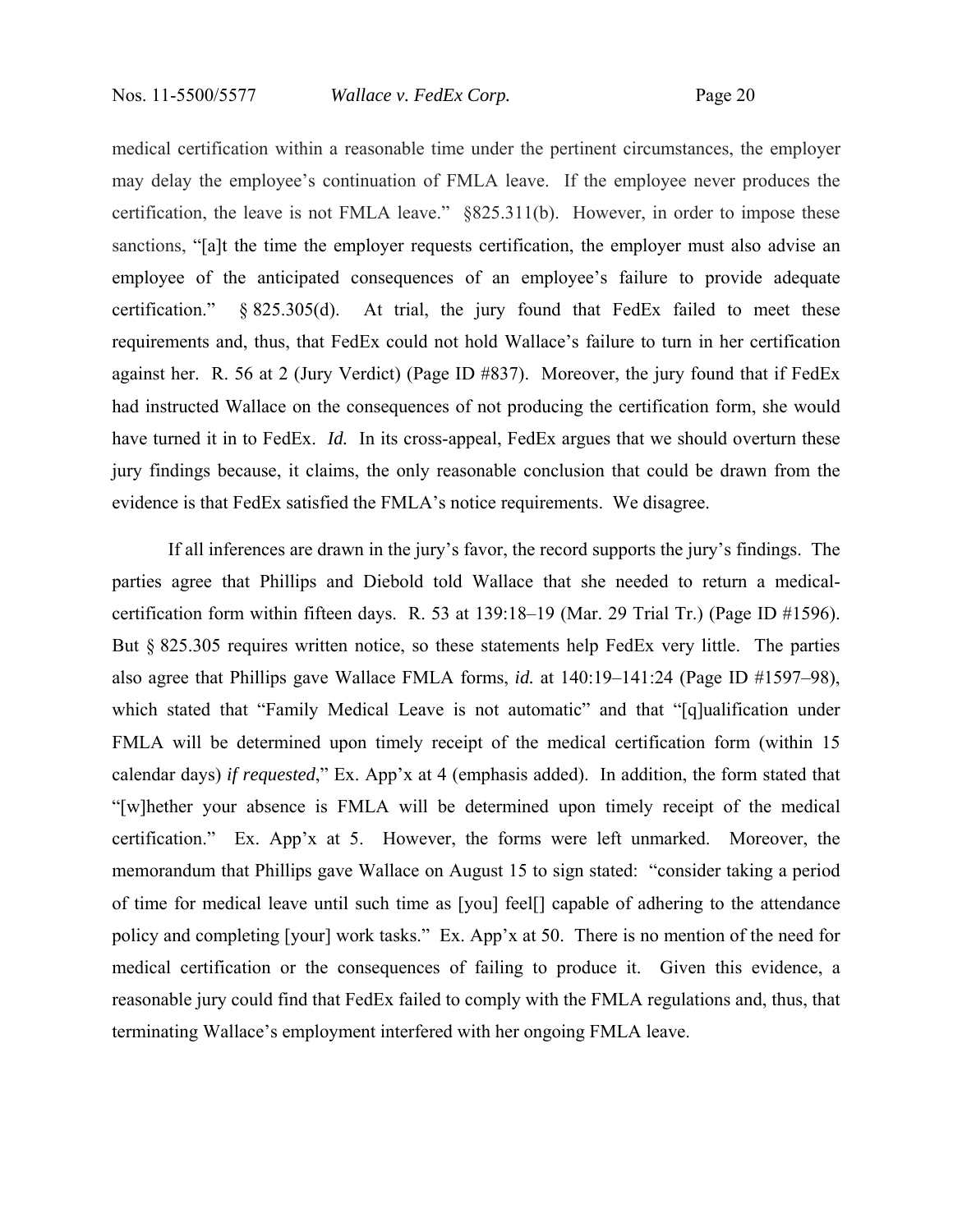## **b. 29 C.F.R. § 825.305 Is Not Arbitrary or Capricious**

FedEx also argues that the magistrate judge erred by applying 29 C.F.R. § 825.305 at all because, it claims, the regulation is arbitrary, capricious, and conflicts with the FMLA. In support of this charge, FedEx offers three arguments: (1) that the regulation inappropriately defines 29 U.S.C. § 2613(a)'s requirement that an employee provide a medical-certification form "in a timely manner" as giving the employee at least fifteen days; (2) that requiring the employer to provide individualized notice of the consequences of failing to turn in a medical-certification form converts 29 U.S.C. § 2615 into a strict-liability statute; and (3) requiring an employer to provide notice beyond 29 U.S.C. § 2619's requirements conflicts with the statute. Second Br. at 49–50. These arguments are not convincing.

First, interpreting "a timely manner" to be at least fifteen days is within the agency's discretion. The FMLA grants the Secretary of Labor power to "prescribe such regulations as are necessary to carry out" the statute. 29 U.S.C. § 2654. Accordingly, the Supreme Court has recognized that "[t]he Secretary's judgment that a particular regulation fits within this statutory constraint must be given considerable weight." *Ragsdale*, 535 U.S. at 86. That said, "[a] regulation cannot stand if it is 'arbitrary, capricious, or manifestly contrary to the statute.'" *Id.* (quoting *Chevron U.S.A. Inc. v. Natural Resources Defense Council, Inc.*, 467 U.S. 837, 844 (1984)). The FMLA requires an employee to return a certification form in "a timely manner," and the Secretary has interpreted this phrase to allow employees at least fifteen days to comply with their employers' requests. "[A] timely manner" is ambiguous, meaning that Congress has not spoken to this precise issue. *See Chevron*, 467 U.S. at 842–43. Given the amount of time that can be involved in securing an appointment with a doctor, interpreting "timely" to mean at least fifteen days is reasonable and within the Secretary's discretion. As a result, this challenge to the regulation fails.

Second, requiring employers to provide employees individualized notice of the consequences of not returning a medical-certification form does not turn 29 U.S.C. § 2615 into a strict-liability statute. FedEx is correct that this court has recognized multiple times that § 2615 is not, and cannot be, a strict-liability statute. *See Harris v. Metro. Gov't of Nashville & Davidson Cnty.*, 594 F.3d 476, 483–84 (6th Cir. 2010); *Edgar*, 443 F.3d at 507. FedEx is also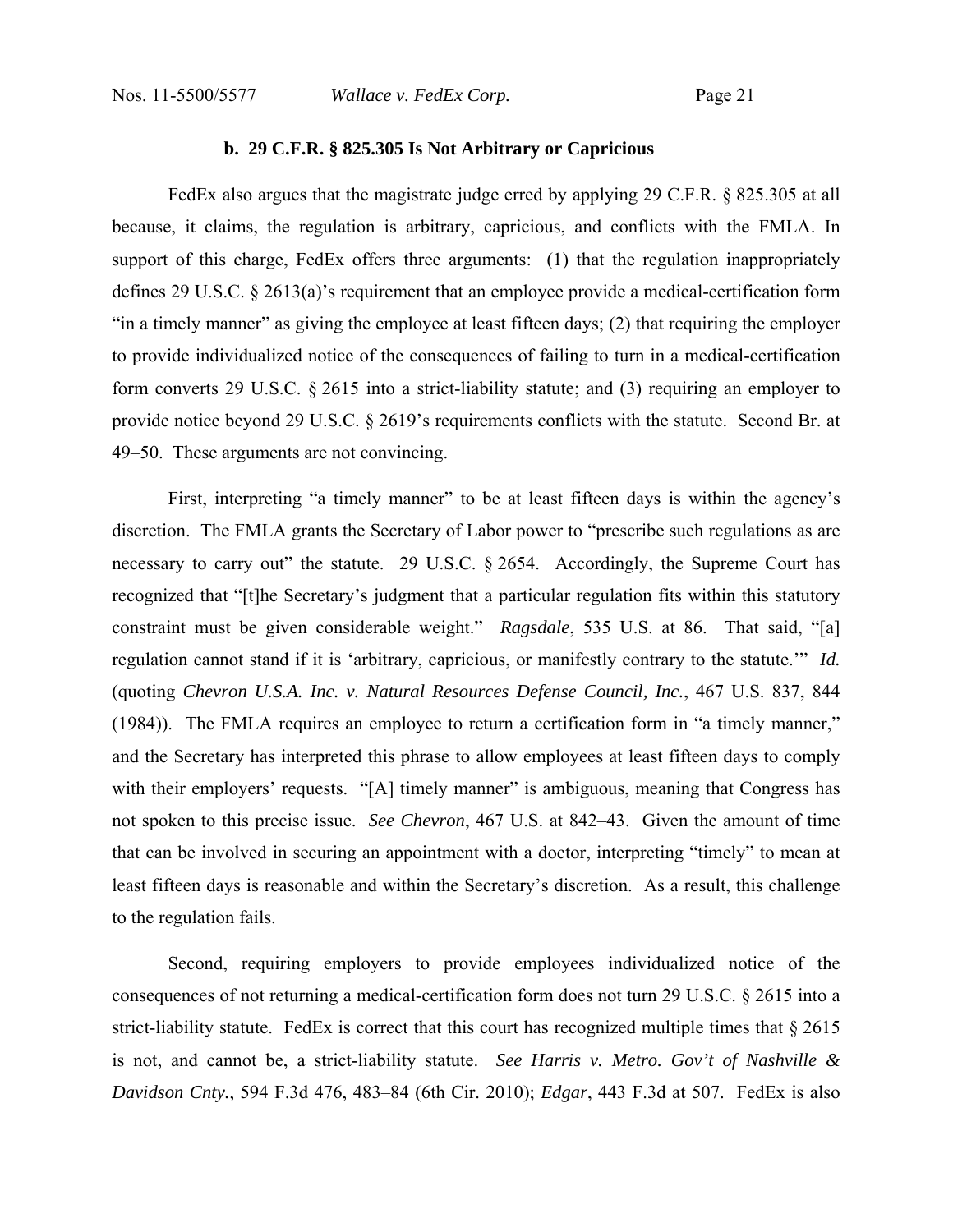correct that an employee must demonstrate that an employer's failure to follow the FMLA and its regulations caused her harm. *See* Second Br. at 30 (citing *Ragsdale*, 535 U.S. at 89; *Edgar*, 443 F.3d at 508). The problem for FedEx is that the existence of this prejudice requirement distinguishes 29 C.F.R. § 825.305 from § 700(a), which "relieve[d] employees of the burden of proving any real impairment of their rights and resulting prejudice" and was struck down by the Supreme Court. *Ragsdale*, 535 U.S. at 90. Under 29 C.F.R. § 825.305, an employee still must prove that an employer's actions caused her harm before she can recover. Therefore, § 825.305 does not conflict with the statute, and the magistrate judge was correct to refer to the regulation in rejecting FedEx's Rule 50(b) motion.

Third, requiring an employer to provide an employee with individualized notice regarding the consequences of not completing the certification process does not conflict with 29 U.S.C. § 2619. In relevant part, § 2619(a) states: "Each employer shall post and keep posted, in conspicuous places on the premises of the employer where notices to employees and applicants for employment are customarily posted, a notice . . . setting forth excerpts from, or summaries of, the pertinent provisions of this subchapter and information pertaining to the filing of a charge." Without citations to precedent, FedEx argues that this provision is exclusive and that the Secretary cannot prescribe additional notice requirements. Second Br. at 30–31. The lack of support for this argument is telling. Again, the FMLA grants the Secretary broad powers to enact regulations to carry out the remedial purpose of the statute. As four justices of the Supreme Court noted, "nothing in the [FMLA] precludes the Secretary from accomplishing her goals [of ensuring protected leave] through a requirement of individualized notice." *Ragsdale*, 535 U.S. at 99 (O'Connor, J., dissenting). Neither the FMLA's language nor the *Ragsdale* majority opinion contradicts this statement. Moreover, there is good reason to require such notice: when notice is given of the consequences, employers can safely deny leave or terminate employment if the certification is not returned, and all parties have a clear understanding of their duties and responsibilities. Thus, the Secretary's decision to require individualized notice is not arbitrary, capricious, or contrary to the statute, and FedEx's challenge fails.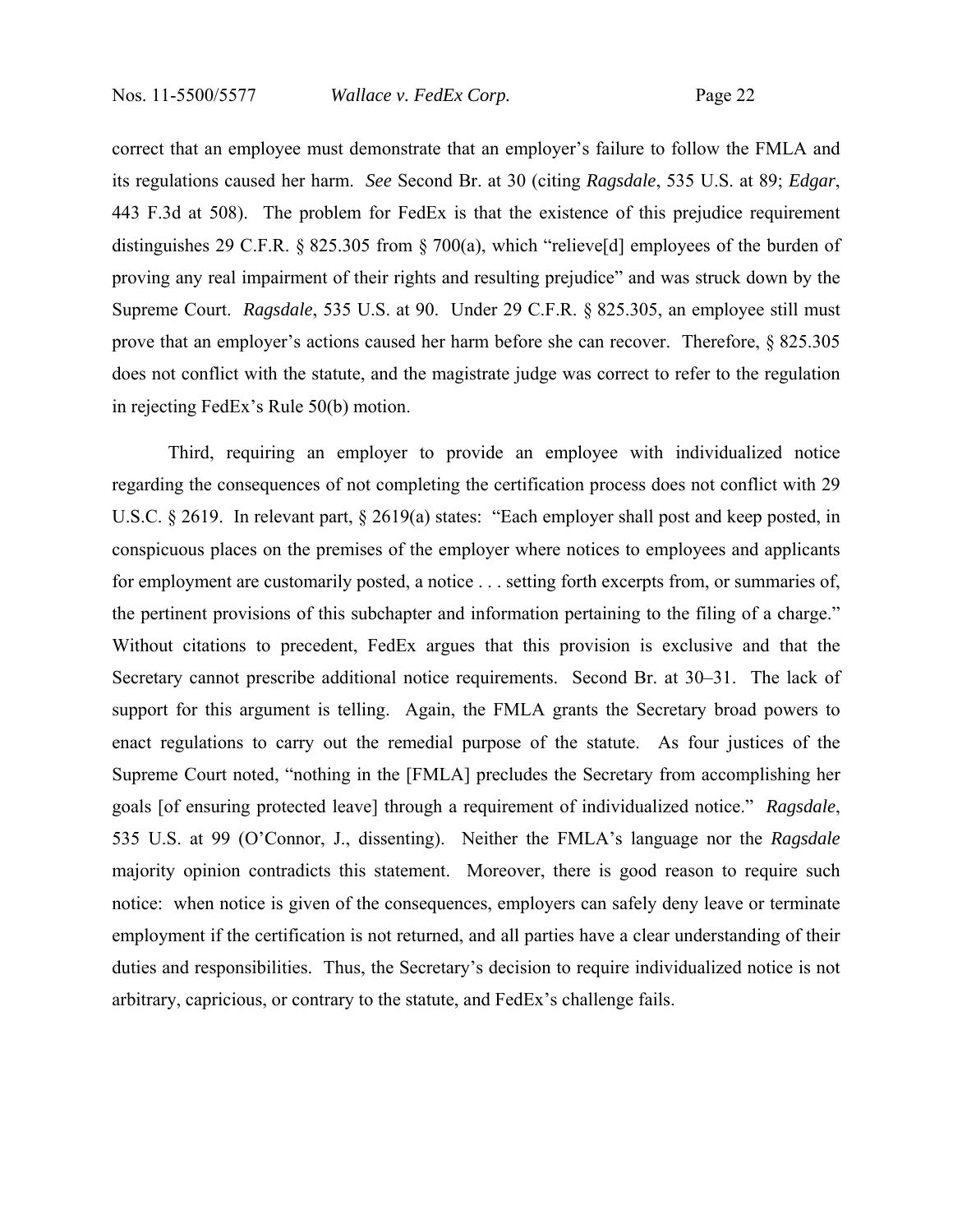## **c. Independent, Legitimate Reason**

 Next, FedEx argues that it terminated Wallace for a legitimate reason—failing to comply with the company's attendance policy—which was independent of her FMLA leave. Again, FedEx correctly states the law. We have said that "[a]n employee lawfully may be dismissed, preventing him from exercising his statutory rights to FMLA leave or reinstatement, but only if the dismissal would have occurred regardless of the employee's request for or taking of FMLA leave." *Arban*, 345 F.3d at 401 (citing *Gunnell v. Utah Valley State Coll.*, 152 F.3d 1253, 1262 (10th Cir. 1998)).

 Despite stating the law correctly, FedEx errs when it argues that failing to report for work on August 30 and 31 is somehow independent from the FMLA leave at issue in this case. Wallace's failure to report for work—and her subsequent termination—is a direct result of failing to perfect her FMLA leave, which is a consequence of FedEx failing to meet its responsibilities under § 825.305. This situation differs significantly from the situation in *Arban*, which was a closer question and still not deemed an independent, legitimate reason. 345 F.3d at 401–02. In *Arban*, the defendant had arguably found cause to dismiss the plaintiff before he requested leave. *Id.* In some cases, this pre-leave finding would be enough to allow an employer to fire an employee despite the FMLA. However, when the absences and cause for discharge relate directly to the FMLA leave and the company's failure to give notice, as they do in this case, there is no legitimate and independent reason for dismissal. In this case, the purported legitimate reason is intimately intertwined with the FMLA leave, and therefore, we reject FedEx's contention.

#### **d. Prejudice**

 Finally, FedEx challenges the jury's finding that "but for [FedEx] not providing written notice regarding [Wallace's] obligations to provide medical certification and the consequences for not doing so, [Wallace] would have timely provided sufficient medical certification[.]" R. 56 at 2 (Jury Verdict) (Page ID #837). FedEx contends that no reasonable juror could make this decision based on the evidence at trial for two reasons: (1) there is no evidence that FedEx fired Wallace for failing to return her medical-certification form; and (2) Wallace admitted her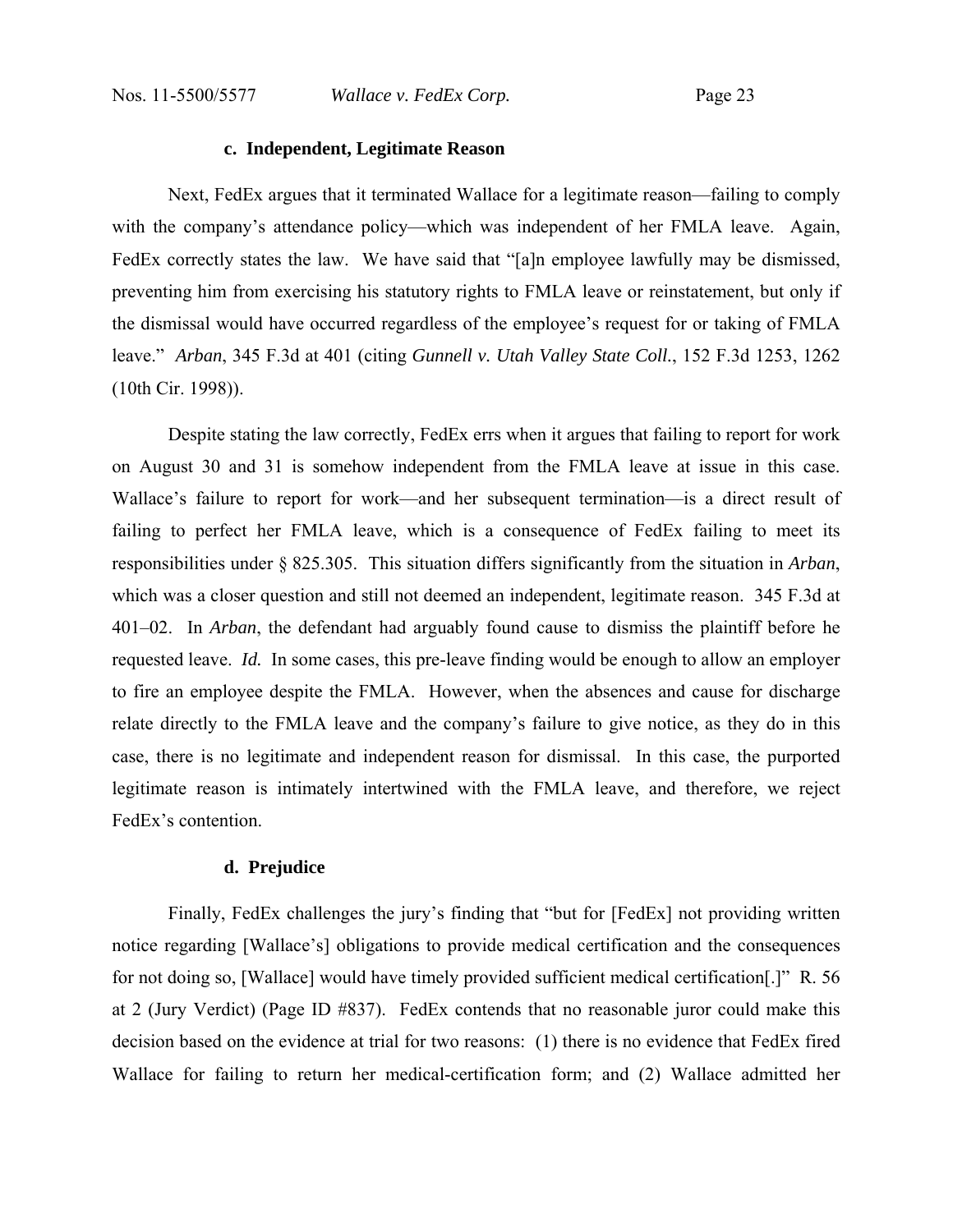emotional state—not lack of notice—caused her not to turn in the form. Neither argument is meritorious.

 FedEx's first argument fails because it asks us to ignore the full chain of causation that led to Wallace failing to report to work on August 30 and 31. FedEx claims that it terminated Wallace's employment because she was absent—without a valid excuse—for two consecutive days, but the reason her absences were unexcused was because Wallace failed to perfect her FMLA leave. The reason she failed to perfect her leave was because she failed to return the medical-certification form, and the reason she failed to return the form, according to the jury, was because FedEx failed to inform her of the consequences of failing to do so as required by 29 C.F.R. § 825.305. Thus, FedEx's failure to provide notice was the proximate cause of her termination, meaning that its failure to comply with the regulations prejudiced Wallace. In support of this argument, Wallace testified that she did not know the consequences of failing to return the certification form and that, had she known, she would have returned the form. R. 53 at 152:10–15 (Mar. 29 Trial Tr.) (Page ID #1609). A jury would not be unreasonable in relying upon this testimony and line of inferences in reaching its decision. Therefore, we reject this claim of error.

 FedEx's second argument is also fruitless. The corporation contends that Wallace admitted that she failed to return the form, not because FedEx failed to give her notice, but because she was "emotionally and mentally . . . not [her]self." R. 53 at 145:2 (Mar. 29 Trial Tr.) (Page ID #1602). In the Fourth Brief, FedEx writes, "[h]er failure to comply with the certification requirement resulted from her diminished emotional state and not FedEx's alleged actions, therefore, Wallace could not show as a matter of law that she was harmed by FedEx's alleged technical violation of the FMLA." Fourth Br. at 12. In making this argument, FedEx disregards § 825.305's equitable-tolling provision, elevates its attendance policy over the protections of the FMLA, and oversimplifies mental illness. It is impossible to recreate how Wallace balanced her exertions in August of 2007, and if she had known that returning the certification was necessary to keep her job, she may have rearranged her priorities in dealing with her mental illness to comply with FedEx's request. She did not have this information, and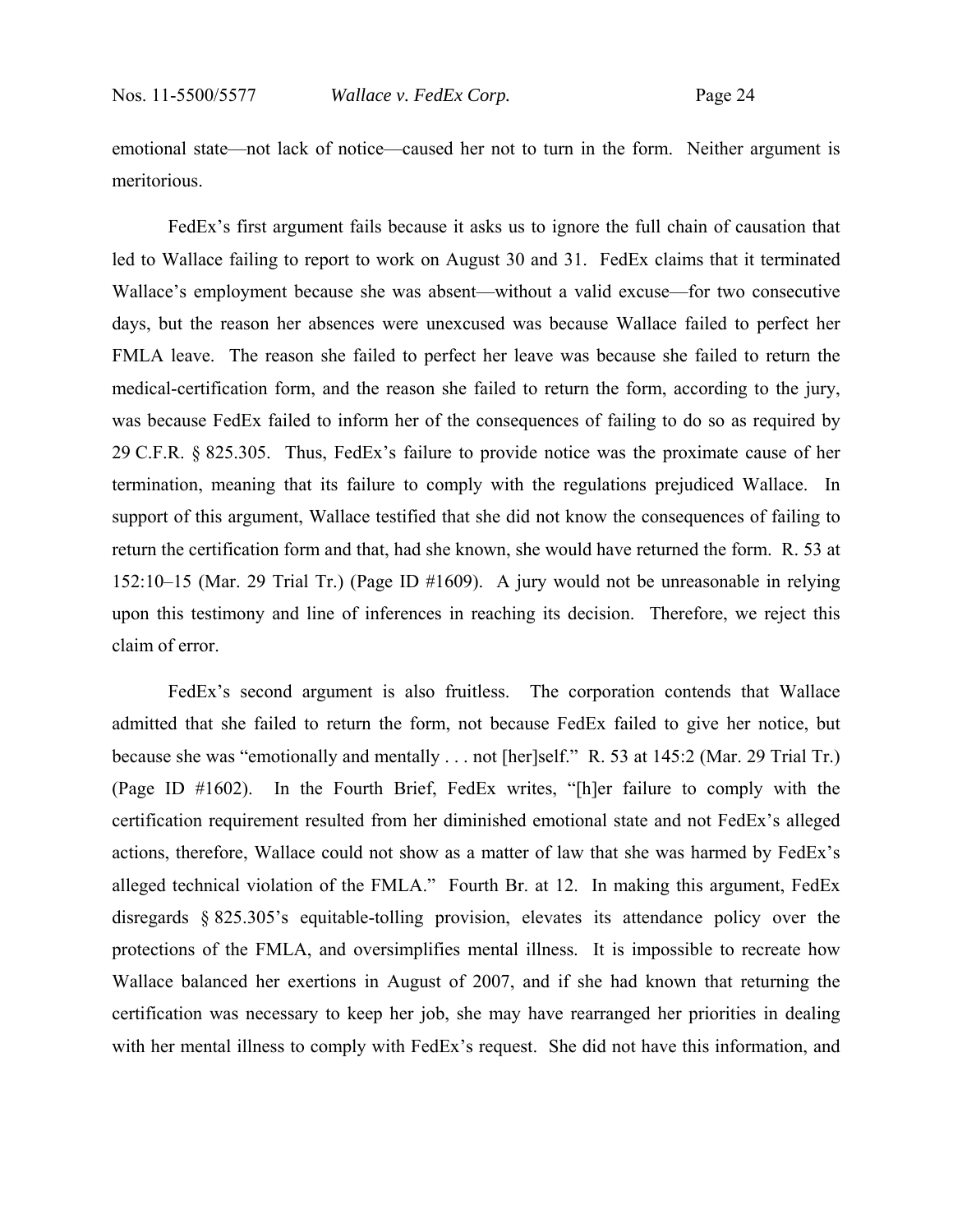thus, a reasonable jury would be justified in finding that she was prejudiced by FedEx's failure to comply with  $§$  825.305.

\*\*\*

 In summary, for the reasons stated above, we reject FedEx's cross-appeal in full and **AFFIRM** the magistrate judge's denial of FedEx's motions for judgment as a matter of law.

#### **B. Damages**

Wallace appeals the magistrate judge's reduction of the jury's damages award. Under the Seventh Amendment, "no fact tried by a jury shall be otherwise reexamined in any Court of the United States, than according to the rules of the common law." U.S. Const. amend. VII. "This has long been held to preclude a court from substituting 'its own estimate of the amount of damages which the plaintiff ought to have recovered, to enter an absolute judgment for any other sum than that assessed by the jury.'" *Lulaj v. Wackenhut Corp.*, 512 F.3d 760, 766 (6th Cir. 2008) (quoting *Kennon v. Gilmer*, 131 U.S. 22, 29 (1889)). There are two recognized exceptions, however: "First, a judge may offer a prevailing plaintiff the option of either a new trial or a reduced award in a process known as remittitur." *Id.* "Second, a court may render judgment as a matter of law as to some portion of a jury award if it is compelled by a legal rule or if there can be no genuine issue as to the correct calculation of damages." *Id.*

In her briefing, Wallace assigns two errors: (1) the magistrate judge remitted her backpay damages award without giving her the option of a new trial; and (2) the magistrate judge impermissibly reweighed the evidence in deciding to reduce the jury's award of damages. FedEx responds that (1) the magistrate judge granted its Rule 50(b) motion for judgment as a matter of law, and thus, there was no need to offer a new trial; and (2) a reasonable jury could conclude—at the most—that Wallace was able to work for sixteen months, not thirty-one as the jury found. Wallace is correct in both instances, and therefore, we **REVERSE** the magistrate judge's reduction of damages and **ORDER** judgment be entered for the full jury verdict.

#### **1. The Magistrate Judge Granted Remittitur**

 On May 7, 2010, FedEx filed a motion for judgment as a matter of law under Federal Rule of Civil Procedure 50(b) and, in the alternative, a motion for remittitur or a new trial under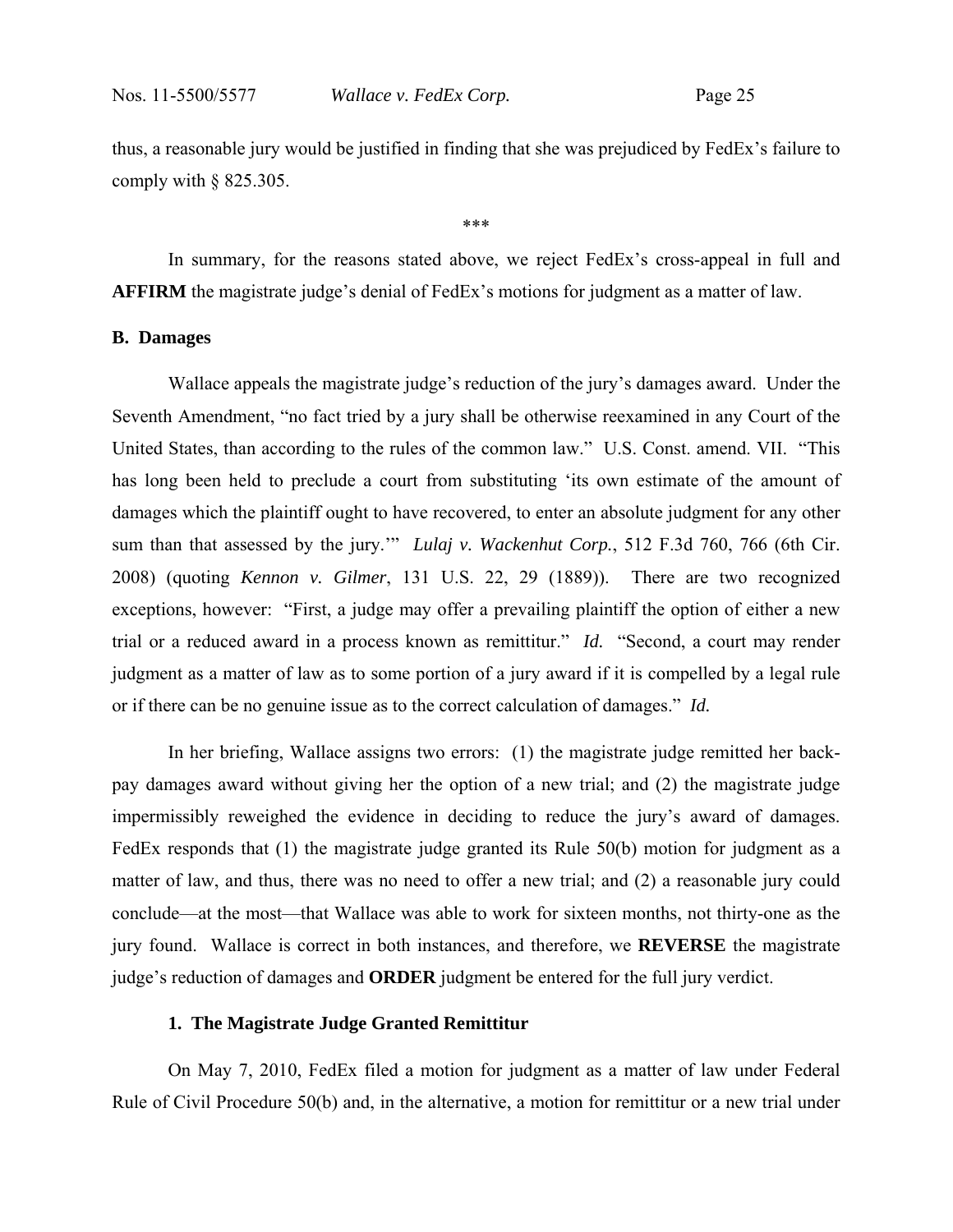Rule 59. R. 65 at 1 (Def. Rule 50(b) and 59 Mot.) (Page ID #872). In her "Order Denying Defendant's Motion for Judgment as a Matter of Law and For New Trial and Granting Remittitur of Back Pay Award," the magistrate judge reduced the jury's back-pay award from \$173,000 to \$90,788. R. 87 at 14 (Mag. J. Mar. 24, 2011 Order) (Page ID #2642). The question is whether the magistrate judge granted the Rule 50(b) motion for judgment as a matter of law or the Rule 59 motion for remittitur.**<sup>11</sup>** If she granted the Rule 50(b) motion for judgment as a matter of law, there was no need to offer Wallace the option of a new trial on damages. If she granted the Rule 59 motion for remittitur, the magistrate judge committed procedural error by not offering Wallace that option, and we must reverse. *See Farber v. Massillon Bd. of Educ.*, 917 F.2d 1391, 1396 (6th Cir. 1990). Given the language of the magistrate judge's order, it is clear that she granted FedEx's request for remittitur under Rule 59.**<sup>12</sup>**

 First, the March 24, 2011 order is styled as a denial of FedEx's motion for judgment as a law and a grant of remittitur. *See* R. 87 at 1 (Mag. J. Mar. 24, 2011 Order) (Page ID #2629). Second, the magistrate judge recites only the standard for granting remittitur, not the legal requirements for granting judgment as a matter of law, in the relevant section of her opinion. *See id.* at 10 (Page ID #2638) (quoting *Roush v. KFC Nat'l Mgmt. Co.*, 10 F.3d 392, 397 (6th Cir. 1993)). FedEx points to the magistrate judge's statement that "FedEx's motion for judgment as a matter of law on this issue is granted," but in the next sentence the magistrate judge writes, "[t]he court orders the award of back pay reduced . . . ." *Id.* at 14 (Page ID #2642). Clearly, the magistrate judge has muddled these two motions, but the use of the word "reduced" suggests that

**<sup>11</sup>**"Except in those cases in which it is apparent as a matter of law that certain identifiable sums included in the verdict should not have been there, the court may not arbitrarily reduce the amount of damages, for to do so would deprive the parties of their constitutional right to a jury." Charles Alan Wright et al., *Federal Practice & Procedure* § 2815 (2012) (text accompanying notes 2–3); *see also Westchester Fire Ins. Co. v. Hanley*, 284 F.2d 409, 418 (6th Cir. 1960) (reducing damages as a matter of law without ordering a new trial when contract determined the correct amount of damages).

**<sup>12</sup>**Wallace also argues that the magistrate judge must have granted FedEx's Rule 59 motion because FedEx could not bring a Rule 50(b) motion on this issue, having failed to raise it in a Rule 50(a) motion prior to the verdict. *See* Third Br. at 35–37 (citing, *inter alia*, *Jack Henry & Assocs., Inc. v. BSC, Inc.*, 487 F. App'x 246, 250 (6th Cir. 2012) ("A post-verdict motion for a judgment as a matter of law 'may not advance additional grounds that were not raised in the pre-verdict motion.' *Kusens v. Pascal Co. Inc.*, 448 F.3d 349, 361 (6th Cir. 2006). And judgment as a matter of law 'is not available at anyone's request on an issue not brought before the court prior to submission of the case to the jury.' *Am. & Foreign Ins. Co. v. Bolt*, 106 F.3d 155, 160 (6th Cir. 1997).")). We agree that FedEx's preverdict motions do not contain any objections to a back-pay verdict that had not yet been rendered. However, as FedEx notes, Wallace failed to object on these grounds in her response to FedEx's post-judgment Rule 50 and Rule 59 motion. *See* Fourth Br. at 17 (citing *Northrop v. Katzke*, 12 F. App'x 44, 50 (2d Cir. 2001) (stating that a nonmoving party must object to "preserve the issue for appeal")). We do not need to decide this argument, however, because we conclude that the magistrate judge's March 24, 2011 order clearly grants remittitur under Rule 59.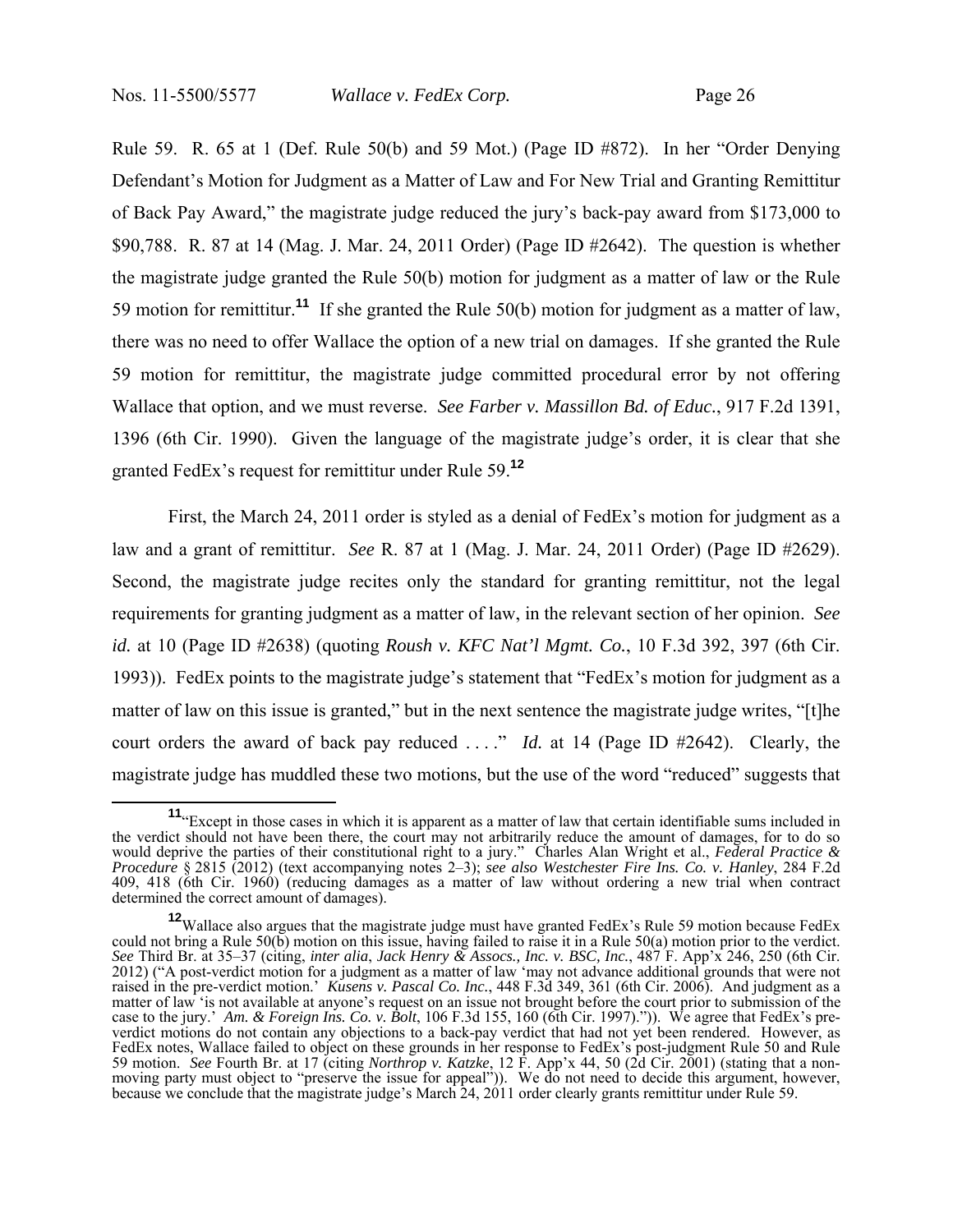she meant to grant only the Rule 59 motion for remittitur. Moreover, in the same paragraph that FedEx cites, the magistrate judge stated that the jury award was "against the weight of the evidence"—similar language to that quoted by the magistrate judge in setting out the standard for remittitur. As a result, we conclude that the magistrate judge granted remittitur pursuant to Rule 59. And by granting remittitur and not offering Wallace the option of a new trial on the issue of back-pay damages, magistrate judge committed procedural error. Thus, we REVERSE.

#### **2. Magistrate Judge Impermissibly Re-Weighed Evidence**

 Despite the above-mentioned procedural error, there remains the question of whether this panel should remand and order the magistrate judge to give Wallace the option of a new trial or remand and order the magistrate judge to enter judgment in Wallace's favor for the full \$173,000. To answer this question, it is necessary to review the magistrate judge's prior decision on remittitur on the merits. In doing so, we conclude that the magistrate judge abused her discretion by re-weighing the evidence, and thus, we order the magistrate judge to enter judgment in Wallace's favor for \$173,000.

 A jury's damages "award must stand unless it is (1) beyond the range supportable by proof; or (2) so excessive as to shock the conscience; or (3) the result of a mistake." *Gregory v. Shelby Cnty.*, 220 F.3d 433, 443 (6th Cir. 2000). Specifically, we have "held that 'a jury verdict will not be set aside or reduced as excessive unless it is beyond the maximum damages that the jury reasonably could find to be compensatory for a party's loss.'" *Farber*, 917 F.2d at 1395 (quoting *Green v. Francis*, 705 F.2d 846, 850 (6th Cir. 1983)). "A trial court is within its discretion in remitting a verdict only when, after reviewing all evidence in the light most favorable to the awardee, it is convinced that the verdict is clearly excessive[;] resulted from passion, bias, or prejudice; or is so excessive or inadequate as to shock the judicial conscience of the court." *Id.* Moreover, a "trial court may not substitute its judgment or credibility determinations for those of the jury." *Id.* And "[the district court] abuses its discretion in ordering either a remittitur or new trial when the amount of the verdict turns upon conflicting evidence and the credibility of witnesses." *Id.* (citations omitted).

 In this case, the magistrate judge concluded that a reasonable jury could not find that Wallace was able to work as a paralegal between January 2009 and March 2010. R. 87 at 13–14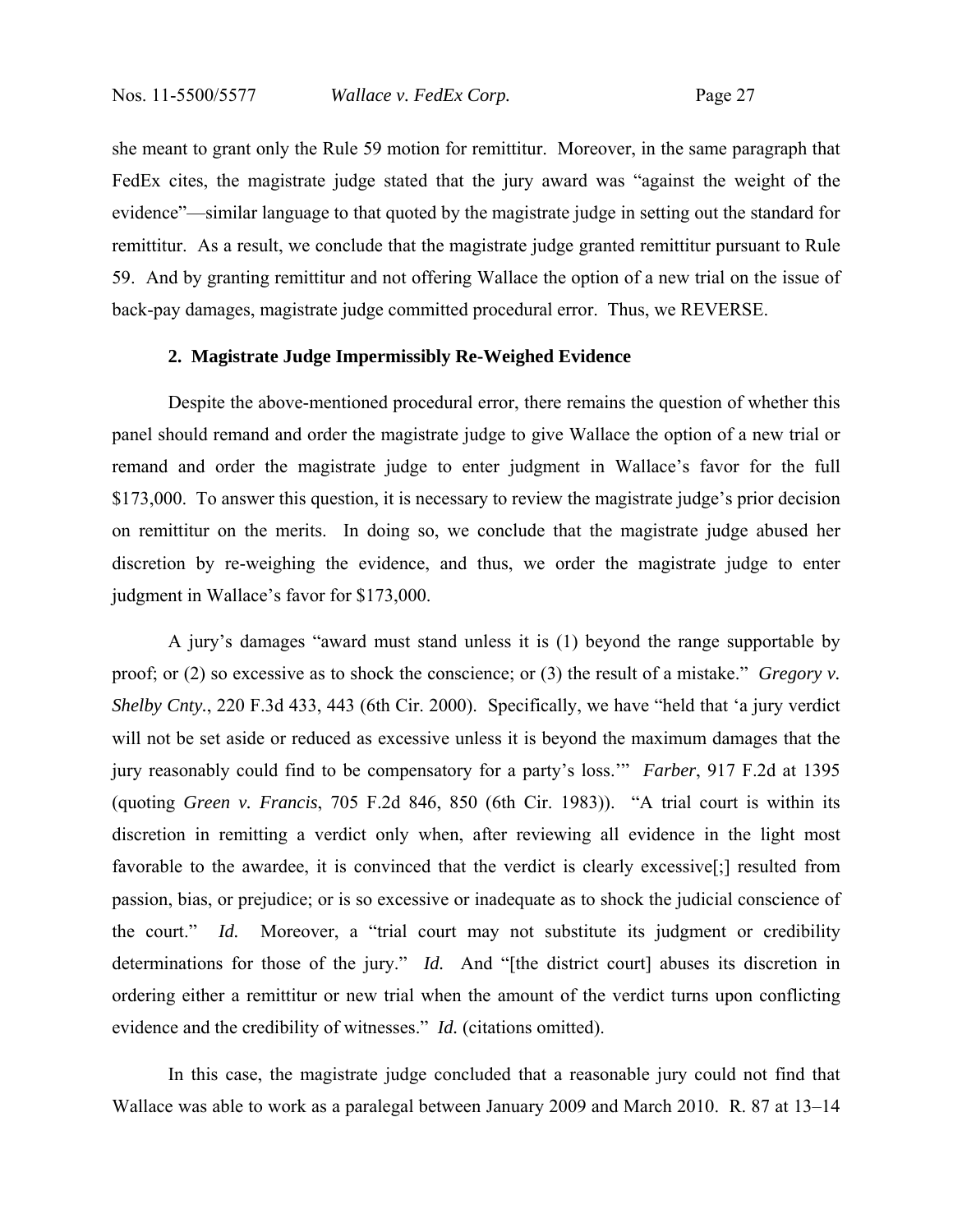(Mag. J. Mar. 24, 2011 Order) (Page ID #2641–42). For support, the magistrate judge relied upon the testimony of Dr. Morgan and Wallace's own statements.

Dr. Morgan did testify that he "didn't think that [Wallace] would have been able to work effectively" as of January 2009, that he initially assigned her a GAF score of 45, and that he did not believe Wallace could work effectively at her job at FedEx in February 2010. R. 54 at 32:7– 8 (Mar. 30 Trial Tr.) (Page ID #2041); *see also id.* at 32:1–44:22 (Page ID #2041–53). Additionally, in her depositions, Wallace stated that she was not sure whether she could have worked as a paralegal in October 2008, February 2009, and May 2009. *See* R. 53 at 198:2–200:3 (Mar. 29 Trial Tr.) (Page ID #1655–57).

If this were all the testimony that the jury heard, we would be inclined to agree with the magistrate judge's remittance of the back-pay award. But it is not. The jury also heard Wallace explain her inability to answer FedEx's questions regarding her ability to work on various dates. *See id.* at 206:8–207:16 (Page ID #1663–64). Wallace stated: "I mean, you don't know if you're going to be sick or have a cold or something of that nature." *Id.* at 206:17–18 (Page ID #1663). The jury heard Dr. Morgan state that the GAF score was an arbitrary number, that Wallace might have been able to work as a paralegal in April 2009, and that he was unfamiliar with the duties of a paralegal. R. 54 at 32:13–19 (Mar. 30 Trial Tr.) (Page ID #2041); *id.* at 37:21–23 (Page ID #2046); *id.* at 45:1–9 (Page ID #2054).

Viewing this information in the light most favorable to Wallace, we conclude that it is not clear that the jury could not have credited this additional information and believed that Wallace was capable of working between January 2009 and March 2010. The magistrate judge's failure to credit this information constitutes a re-weighing of the evidence, and thus, she abused her discretion. As a result, we order the magistrate judge to enter judgment for Wallace in the amount of \$173,000.

#### **IV. CONCLUSION**

 For the reasons stated above, we **REVERSE** the magistrate judge's remittitur decision and **ORDER** the magistrate judge to enter judgment in favor of Wallace in the amount of